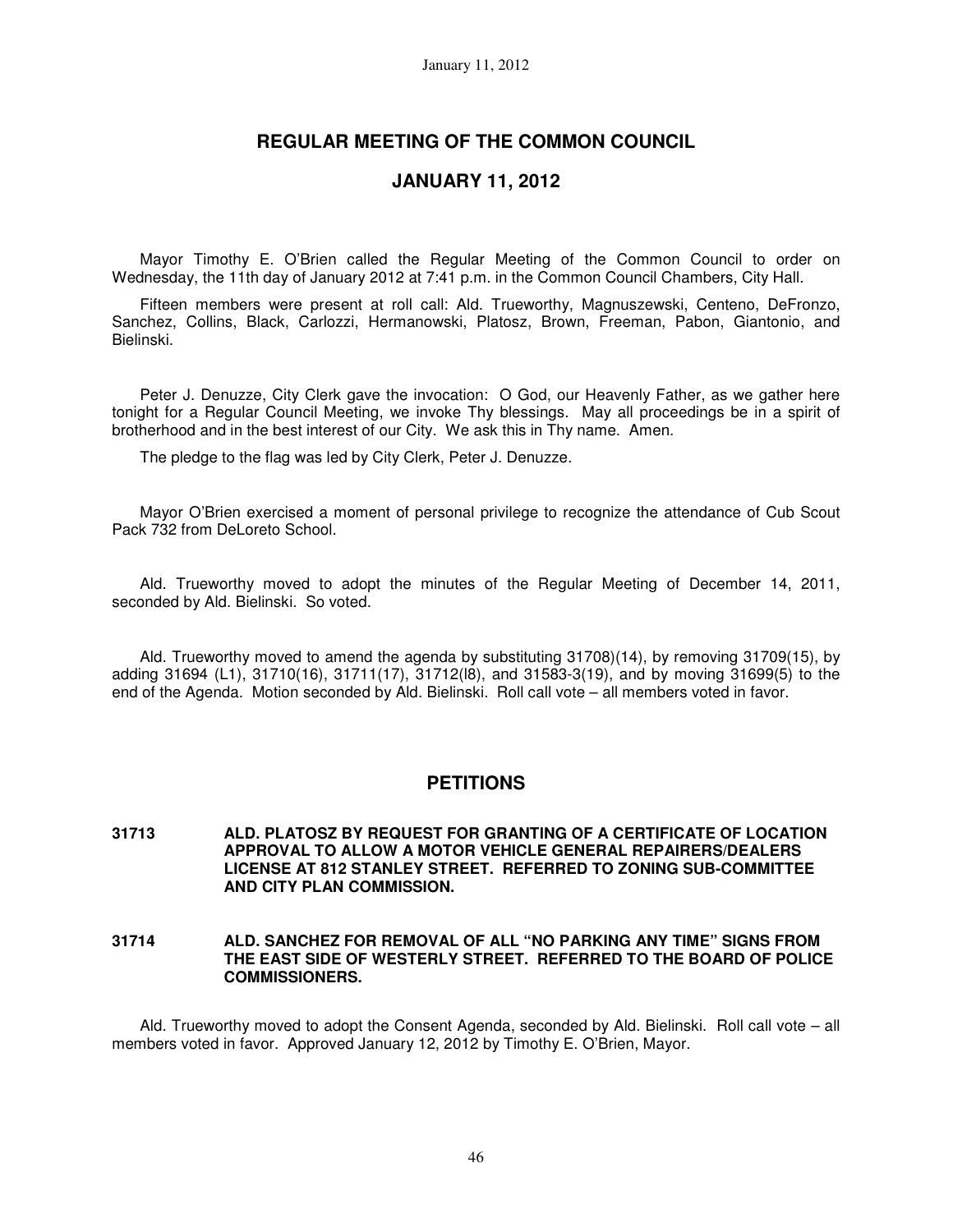# **CONSENT AGENDA**

# **CITY CLERK**

## **31682 RE: CLAIMS FOR INJURIES AND/OR PROPERTY DAMAGE**

To His Honor, the Mayor, and the Common Council of the City of New Britain: the undersigned beg leave to report the following:

#### CLAIMANTS NAME

- Atkins Sr., Tavori A.
- Cacciola, Gianfranco
- Curcio, Gary by James V. Sabatini, Esq.
- Gagne, Cecile
- Gerent-Mastrianni, Steve J.
- Harrison, Jayvier by his mother Laura Acosta by their Atty. Jon D.A. Reducha
- Humphrey, Tangela by Atty. Matthew Sadler
- Wojewodzki, Ewa

Peter J. Denuzze City Clerk

## **FINANCE DEPARTMENT**

## **31683 RE: LINE ITEM TRANSFERS 12/07/11 THRU 01/03/2012**

To His Honor, the Mayor, and the Common Council of the City of New Britain: the undersigned beg leave to report the following:

In accordance with the city of New Britain ordinance of Article VII – Finance, Section 2-494(c), the following departments have transferred monies from one line item to another within their departmental budget (total department budget has not changed). Each transfer will be continuously numbered from month to month throughout the fiscal year. This report represents the transfers executed by the mayor in accordance with the aforementioned ordinance for the period ending January 3, 2012

| 9. | Department:               | <b>Property Management</b>     |                                                                     |
|----|---------------------------|--------------------------------|---------------------------------------------------------------------|
|    | From:                     | 001316002-5121                 | (F.T. Salaries - Bldg/Grounds - City Hall)                          |
|    | To:                       | 001316008-5435                 | (Bldg/Grounds - Liberty Sq. Garage)                                 |
|    | Amount:                   | \$3,000.00                     |                                                                     |
|    | <b>Brief Description:</b> | other building/grounds repairs | Funds needed to replenish account to cover elevator maintenance and |
|    | 10. Department:           | <b>Public Works</b>            |                                                                     |
|    | From:                     | 001315004-5428                 | (Disposal Tip Fees)                                                 |
|    | To:                       | 001315005-5435                 | (Bldg. Grounds Maintenance & Repairs)                               |
|    | Amount:                   | \$12,000.00                    |                                                                     |
|    | <b>Brief Description:</b> |                                | Funds needed for emergency repairs to boiler at 55 Harvard Street   |

Robert Curry Finance Director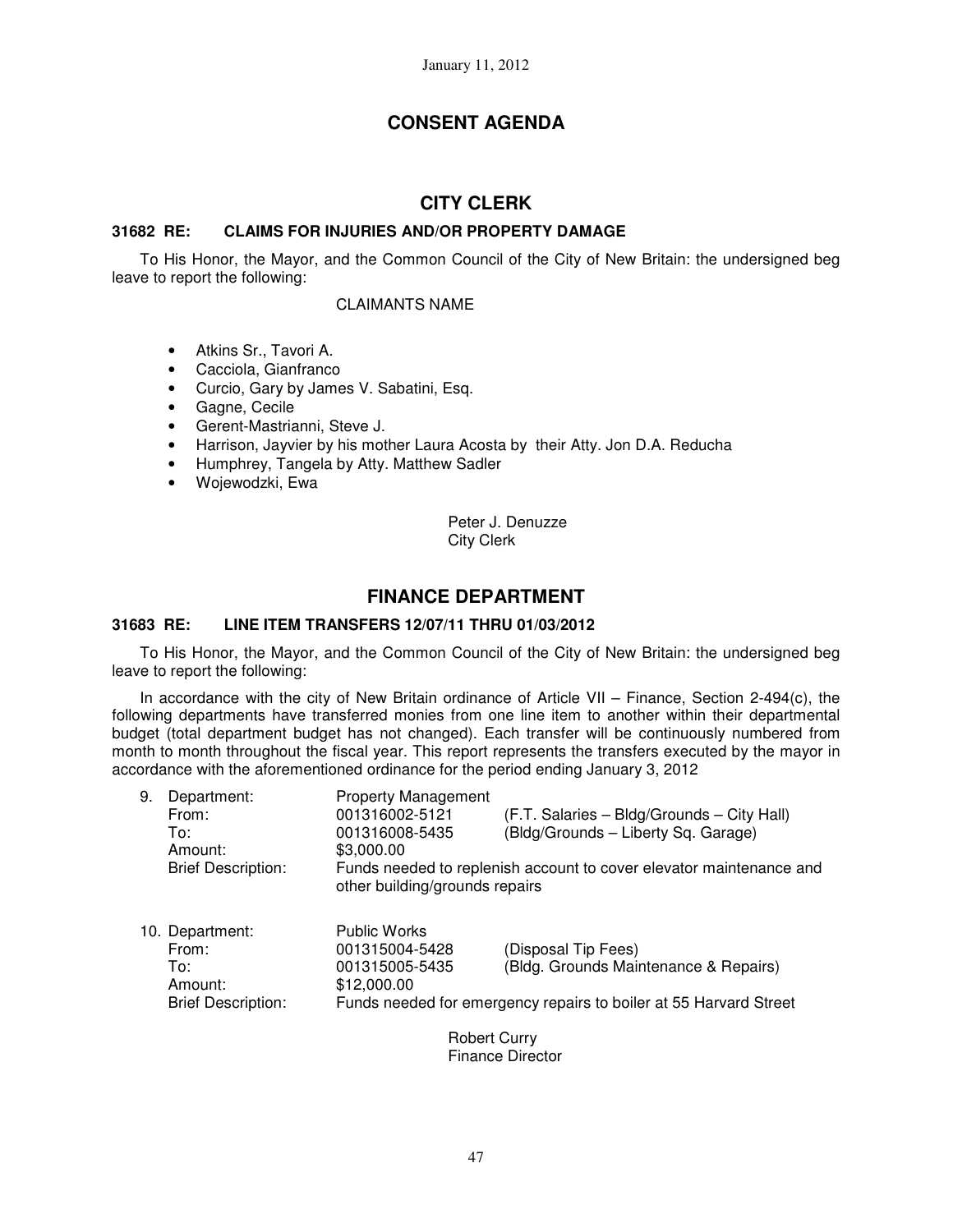## **PURCHASING DEPARTMENT**

#### **31684 RE: CHIPPING, GRINDING, TRANSPORTATION AND DISPOSAL OF WOOD DEBRIS RESULTING FROM STORM ALFRED – PARKS AND RECREATION DEPT. AND PUBLIC WORKS DEPT.**

To His Honor, the Mayor, and the Common Council of the City of New Britain: the undersigned beg leave to report the following:

Public Bid No. 3649 was solicited and received in accordance with the Purchasing Ordinances of the City of New Britain for the Chipping, Grinding, Transportation and Disposal of Wood Debris resulting from Winter Storm Alfred for the Parks and Recreation and Public Works Department. Funding for the Chipping, Grinding, Transportation and Disposal of Wood Debris resulting from Winter Storm Alfred is available in the Public Works Department's account number, 01315009-5331, FEMA Storm Cleanup, Professional Services. The City is going to be reimbursed seventy-five (75) percent of the cost from FEMA, Federal Emergency Management Association.

Invitations to bid were solicited and the bid was duly advertised in the New Britain Herald Newspaper, the City and State of Connecticut's Department of Administration Services websites and mailed to twentynine (29) Wood Chipping Companies. The Purchasing Agent did not receive any letters from the Wood Chipping Companies on the mailing list who indicated that they could not respond to the bid request. Responses received are on file in the Town Clerk's Office.

The bids were reviewed for conformance to specifications by the Parks and Recreation and Public Works Department's Administration, and the Purchasing Agent. Therefore the Director of the Parks and Recreation Department and Public Works Director is recommending the bid be awarded to Morin Logging, Inc of Durham, CT who was the lowest responsible bidder and met all of the bid specifications.

RESOLVED: That the Purchasing Agent is hereby authorized to issue a Purchase Order for \$105,115.00 and enter into a contract with Morin Logging, Inc of Durham, CT for the Chipping, Grinding, Transportation and Disposal of Wood Debris resulting from Winter Storm Alfred for the Parks and Recreation and Public Works Departments per the terms and specifications of Public Bid No. 3649.

#### Jack Pieper Purchasing Agent

## **31685 RE: EXTERIOR WINDOW WASHING SERVICES AT CITY HALL FOR THE DEPT. OF PROPERTY MANAGEMNT**

To His Honor, the Mayor, and the Common Council of the City of New Britain: the undersigned beg leave to report the following:

Public Bid No. 3640 was solicited and received in accordance with the Purchasing Ordinances of the City of New Britain for Exterior Window Washing Services, to be performed semi-annually, at City Hall for the Department of Property Management. Funding is available for this purchase within the Department of Property Management's account number 001316002-5435, City Hall, Building Grounds Maintenance and Repairs.

Invitations to bid were solicited and the bid was duly advertised in the New Britain Herald Newspaper, the City and State of Connecticut's Department of Administration Services websites and mailed to twenty–five (25) Window Washing Companies. The Purchasing Agent did not receive any letters from Window Washing Companies on the mailing list indicating they could not provide a response to the bid request. Responses received are on file in the Town Clerks Office.

The bids were reviewed for conformance to specifications by the Director of Property Management and the Purchasing Agent. Therefore the Director of Property Management is recommending that the bid be awarded to VIP Special Services , LLC of West Orange, NJ, who was the lowest bidder for this service.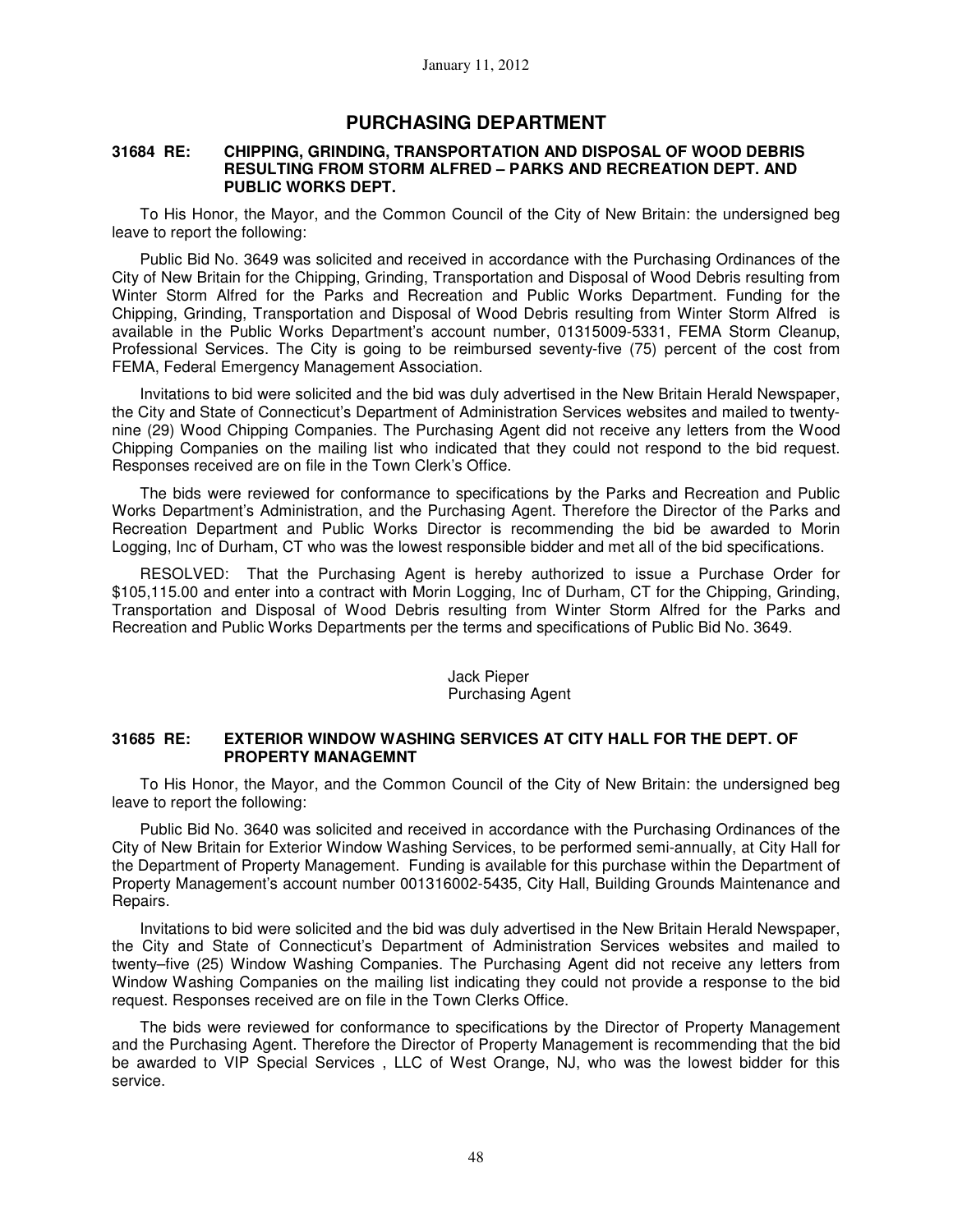RESOLVED: That the Purchasing Agent is hereby authorized to enter into a contract and issue a purchase order to VIP Special Services, LLC of West Orange, NJ, for Exterior Window Washing Services, to be performed semi-annually, at City Hall for a price of \$2,475.00 per cleaning effective from January 1, 2012 to December 31, 2012 with an option to extend the contract for one (1) additional year if approved and agreed upon by the Director of Property Management for a price of \$2,475.00 per cleaning, per the terms and specifications of Public Bid No. 3640

> Jack Pieper Purchasing Agent

### **31686 RE: RECOVERY OF CHLOROFLUOROCARBONS AT NEW BRITAIN LANDFILL AND RECYCLING CENTER – PUBLIC WORKS DEPT.**

To His Honor, the Mayor, and the Common Council of the City of New Britain: the undersigned beg leave to report the following:

Public Bid No. 3646 was solicited and received in accordance with the Purchasing Ordinances of the City of New Britain for the Recovery of Chlorofluorocarbons from refrigerators, air conditioners, dehumidifiers and freezers at the New Britain Landfill and Recycling Center for the Public Works Department. Funding is available for this purchase from the Public Works Department's account number, 001315004-5428, Sanitation, Disposal Tipping Fees.

Invitations to bid were solicited and the bid was duly advertised in the New Britain Herald Newspaper, the City and State of Connecticut's Department of Administration Services websites and mailed to eleven (11) Chlorofluorocarbon Recovery Companies. The Purchasing Agent did not receive any letters from the Chlorofluorocarbon Recovery Companies on the mailing list who indicated that they could not respond to the bid request. Responses received are on file in the Town Clerks Office.

The bid was reviewed for conformance to specifications by the Public Works Department Administration and the Purchasing Agent. Therefore the Director of the Public Works Department is recommending that the bid be awarded to VF Environmental Services of New Britain, CT who submitted the lowest responsible bid and meet all of the bid specifications.

RESOLVED: That the Purchasing Agent is authorized to enter into a contract and issue a purchase order to VF Environmental Services of New Britain, CT for the recovery of Chlorofluorocarbons at the City's Landfill and Recycling Center for a price of \$5.00 per unit for a period of two (2) years beginning January 15, 2012 to January 14, 2014 per the terms and specifications of Public Bid No 3646.

> Jack Pieper Purchasing Agent

#### **31687 RE: ROSE GARDEN WALK IMPROVEMENTS AT WALNUT HILL PARK FOR THE PARKS AND RECREATION DEPT.**

To His Honor, the Mayor, and the Common Council of the City of New Britain: the undersigned beg leave to report the following:

Public Bid No. 3643 was solicited and received in accordance with the Purchasing Ordinances of the City of New Britain for the Rose Garden Walk Improvements at Walnut Hill for the Parks and Recreation Department. Funding for the Rose Garden Walk Improvements at Walnut Hill Park is available in the Parks and Recreation Department's account number, JL#2131900111-52056, ADA Compliance, LOCIP, Parks, 2011.

Invitations to bid were solicited and the bid was duly advertised in the New Britain Herald Newspaper, the City and State of Connecticut's Department of Administration Services websites and mailed to twenty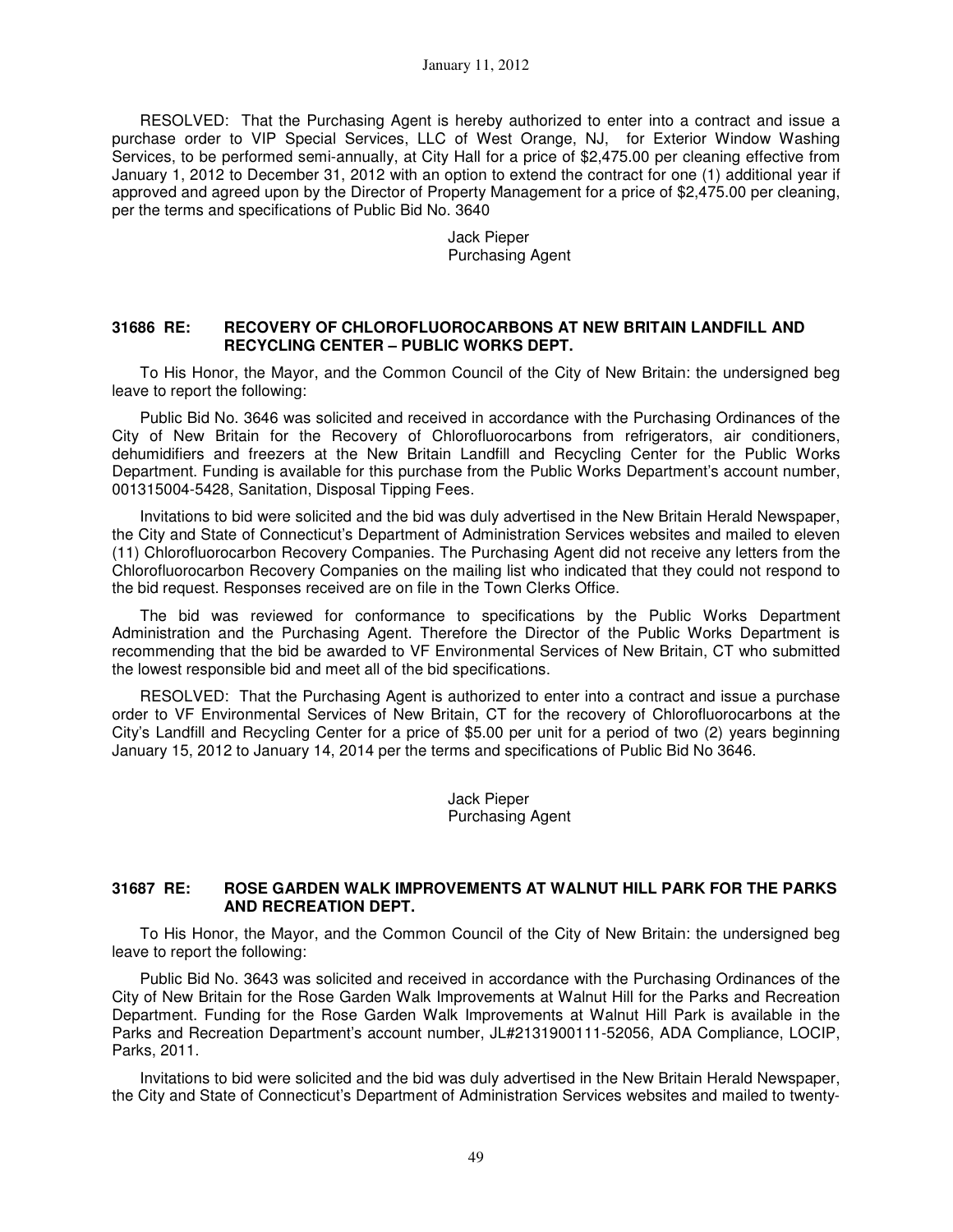six (26) Construction Companies. The Purchasing Agent did not receive any letters from the Construction Companies on the mailing list who indicated that they could not respond to the bid request. Responses received are on file in the Town Clerks Office.

The bids were reviewed for conformance to specifications by the Parks and Recreation Department's Administration, the City's On-call Engineering Company associated with this project and the Purchasing Agent. Therefore the Director of the Parks and Recreation Department is recommending the bid be awarded to T&T Concrete & Landscaping, LLC of Hartford, CT who was the lowest responsible bidder and met all of the bid specifications.

RESOLVED: That the Purchasing Agent is hereby authorized to issue a Purchase Order for \$27,650.00 and enter into a contract with T&T Concrete & Landscaping, LLC of Hartford CT for the Rose Garden Walk Improvements at Walnut Hill Park for the Parks and Recreation Department per the terms and specifications of Public Bid No. 3643.

> Jack Pieper Purchasing Agent

## **31688 RE: PROFESSIONAL SERVICES – ANNUAL TECHNICAL SUPPORT AND MAINTENANCE FOR THE CITY ASSESSOR'S OFFICE SOFTWARE SYSTEM**

To His Honor, the Mayor, and the Common Council of the City of New Britain: the undersigned beg leave to report the following:

In accordance with City Code of Ordinances, Chapter 2, Article VIII, Division 1, Section 2-531 a purchase order was requested by the City Assessor's Office for the annual software maintenance and technical support of their appraisal software.

| Supplier                                            | Services                                             | Amount     |
|-----------------------------------------------------|------------------------------------------------------|------------|
| Vision Government Solutions, Inc.<br>Northboro, MA. | Annual Software Maintenance<br>and Technical Support | \$6,900.00 |

The City Assessor's Office has requested a purchase order for the Annual Software Maintenance and Technical Support of their computer assisted mass appraisal software (CAMA), Vision Appraisal. The Vision Appraisal software maintains data on approximately 17,000 City properties including ownership information, land data and building data, building sketches and photos. Vision's data is used by various City departments, City taxpayers, lawyers, title searchers and is an essential tool for the Assessor's Office in the compilation of the annual real estate Grand List. Vision Government Solutions, Inc. has been providing this annual software maintenance and technical support service to the City Assessor's office since 2002. The Vision Appraisal software is owned by Vision Government Solutions, Inc. and is the predominant software provider for this type of application. Therefore it would be very difficult to find another local software company to provide a competitive bid for annual software maintenance and support. Bid solicitation for the annual renewal of annual software maintenance and technical support would not be beneficial to the City. The cost of this annual software maintenance and technical support is shared by the Public Works Department. Funding for this annual software maintenance and technical support is available in the City Assessor's account number 001107001-5352, Data Processing Account and the Public Works Department's account number 001315001-5436, Equipment Maintenance and Repair.

RESOLVED: The Purchasing Agent is hereby authorized to issue a purchase order for \$6,900.00 to Vision Government Solutions, Inc. of Northboro, MA. for Annual Software Maintenance and Technical Support of the City Assessor's Office appraisal software.

> Jack Pieper Purchasing Agent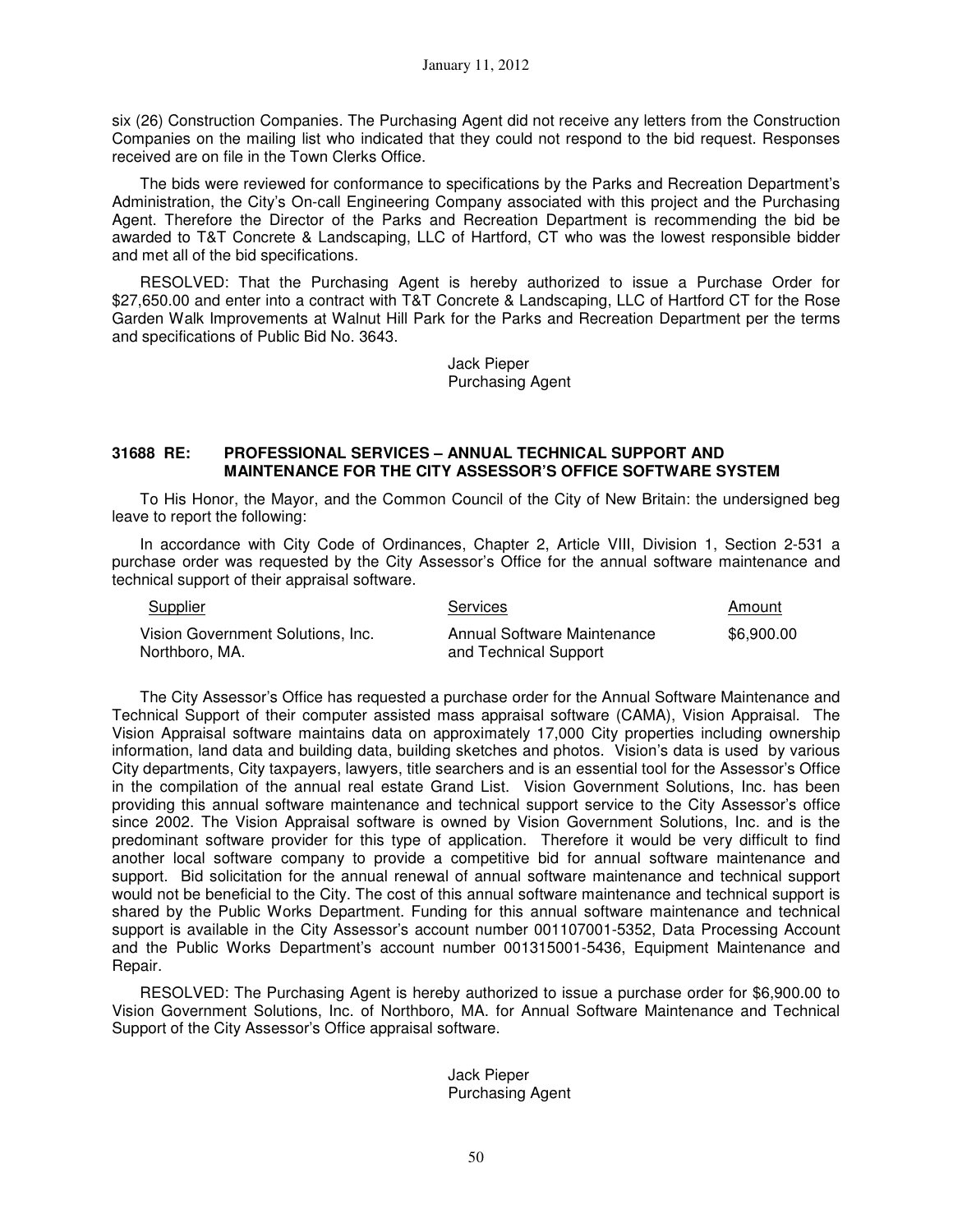## **31689 RE: PARTS FOR REPAIRS TO A TRENCH SHIELD FOR THE PUBLIC WORKS DEPT.**

To His Honor, the Mayor, and the Common Council of the City of New Britain: the undersigned beg leave to report the following:

In accordance with City Code of Ordinances, Chapter 2, Article VIII, Division 1, Section 2-531 a purchase order was requested by the Public Works Department for the purchase of parts to fix a Trench Shield for their Sewer Division.

| <b>Supplier</b>        | Item                                  | Unit Price |
|------------------------|---------------------------------------|------------|
| American Shoring, Inc. | Trench Shield Parts                   | \$7.100.00 |
| Newburgh, NY.          | Channel Locks, Spreaders & Lift Hooks |            |

The Public Works Department has requested the purchase of parts to make repairs to their Trench Shield for their Sewer Division. The Trench Shield is old and in need of repairs. The Trench Shield is used to provide safety to the City employees while working on under-ground construction projects. The parts needed for the repairs will enable the Trench Shield to be safe again and comply with OSHA requirements. American Shoring, Inc is the manufacturer of their Trench Shield. American Shoring Inc has no dealers. Parts must be purchased from them directly. This fact has been verified by the Purchasing Agent. Bid solicitation for the purchase of the needed Trench Shield parts would not be beneficial to the City. The parts needed to make the repairs so the Trench Shield will be safe and operational again will cost less than buying a new one. Funding for this purchase is available in the Public Works Department's account number, 208315101- 5660, Sewer Fund, Vehicle Damage and Equipment Supplies.

RESOLVED: The Purchasing Agent is hereby authorized to issue a purchase order for \$7,100.00 to American Shoring, Inc of Newburgh NY for the purchase of Trench Shield parts for the Public Works Department.

#### Jack Pieper Purchasing Agent

#### **31690 RE: AIR PUMP FOR AN EXTRICATION TOOL FOR FIRE DEPARTMENT**

To His Honor, the Mayor, and the Common Council of the City of New Britain: the undersigned beg leave to report the following:

In accordance with City Code of Ordinances, Chapter 2, Article VIII, Division 1, Section 2-531 a purchase order was requested by the New Britain Fire Department for the purchase of an air pump to fix their Extrication Tool known as the Jaws of Life.

| Supplier                                            | Item              | Unit Price |
|-----------------------------------------------------|-------------------|------------|
| Shipman's Fire Equipment Co, Inc.<br>Waterford, CT. | Holmatro Air Pump | \$8.820.00 |

The New Britain Fire Department has requested the purchase of a new air pump for their Extrication Tool. The Extrication Tool's air pump is no longer working therefore it cannot be utilized to remove individuals from being trapped in vehicles due to a serious accident. The new air pump will make the Extrication Tool functional again. Shipman's Fire Equipment Company, Inc is the sole source dealer for sales, parts and services in Connecticut and Rhode Island for the Holmatro Company who manufactured this Extrication Tool. This fact has been verified by the Purchasing Agent who has documentation from the Holmatro Company. Bid solicitation for the purchase of the new air pump would not be beneficial to the City. Funding for this purchase is available in the New Britain Fire Department's account number, 001212002-5659, Operating Material and Supplies.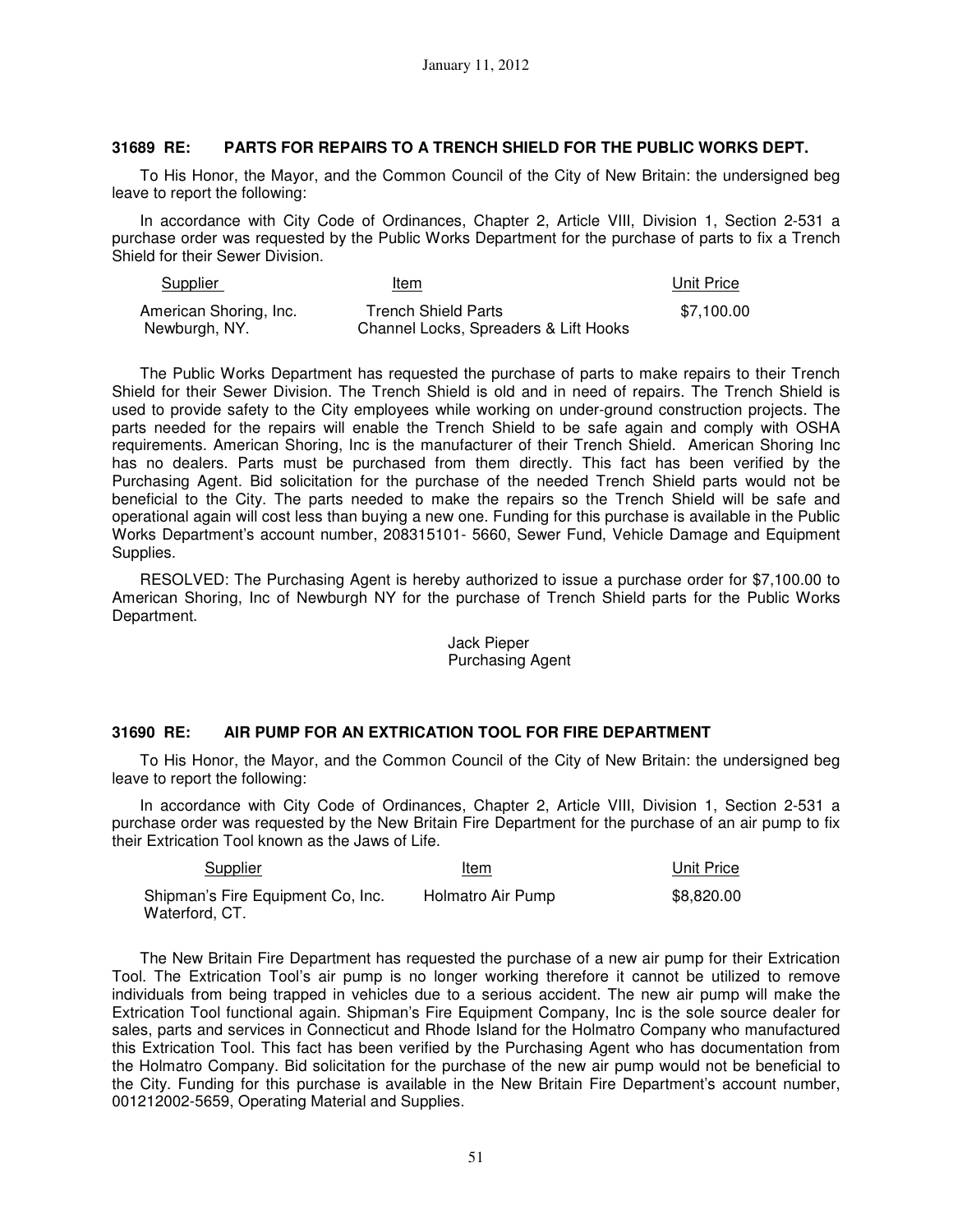RESOLVED: The Purchasing Agent is hereby authorized to issue a purchase order for \$8,820.00 to Shipman's Fire Equipment Company, Inc of Waterford, CT for the purchase of a Homatro Extrication Tool Air Pump for New Britain Fire Department.

### Jack Pieper Purchasing Agent

## **31691 RE: ON-CALL ENGINEERING SERVICES ENVIRONMENTAL SERVICES – 246 BEAVER ST. – PUBLIC WORKS DEPARTMENT**

To His Honor, the Mayor, and the Common Council of the City of New Britain: the undersigned beg leave to report the following:

The following on-call engineering project has been requisitioned following the award by the Common Council for on-call engineering contracts, Bid #3620, approved at its Regular Meeting of October 26, 2011.

| Project Name: | Environmental Services - 246 Beaver Street      |
|---------------|-------------------------------------------------|
| Vendor:       | CMG Environmental, Inc.                         |
| Amount:       | \$8,800.00                                      |
| Line Items:   | 0083058101-5453 Capital Projects, Beaver Street |
| Requested By: | Public Works Department, Engineering Division   |

Scope: CMG Environmental Inc will provide oversight and general direction to the selected site contractor relative to the management and handling of subsurface soil in the known or suspected areas of environmental concerns. They will also provide assistance and direction as needed to segregate nonimpacted from potentially impacted soils. CMG Environmental Inc will also provide periodic inspections of the sites to ensure compliance with the State of Connecticut DEEP and Federal Environmental requirements. They will also conduct groundwater compliance sampling that they will have tested at a State Certified analytical laboratory. CMG Environmental Inc will submit to the Public Works Department all inspection notes for their review. CMG Environmental Inc will conduct any required meetings with the Public Works Department, State DEEP or Federal Government to discuss the results of their tests.

> Jack Pieper Purchasing Agent

#### **31692 RE: COOPERATIVE PURCHASING – HIGH JUMP AND POLE VAULT LANDING SYSTEM AND COVER REPLACEMENT – VETERANS STADIUM – PARKS AND RECREATION DEPT.**

To His Honor, the Mayor, and the Common Council of the City of New Britain: the undersigned beg leave to report the following:

In accordance with City Code of Ordinances, Chapter 2, Article VIII, Division 1, Section 2-538 (a), a purchase order was requested for the following under the State of Connecticut's Cooperative Purchasing Plan for the Parks and Recreation Department.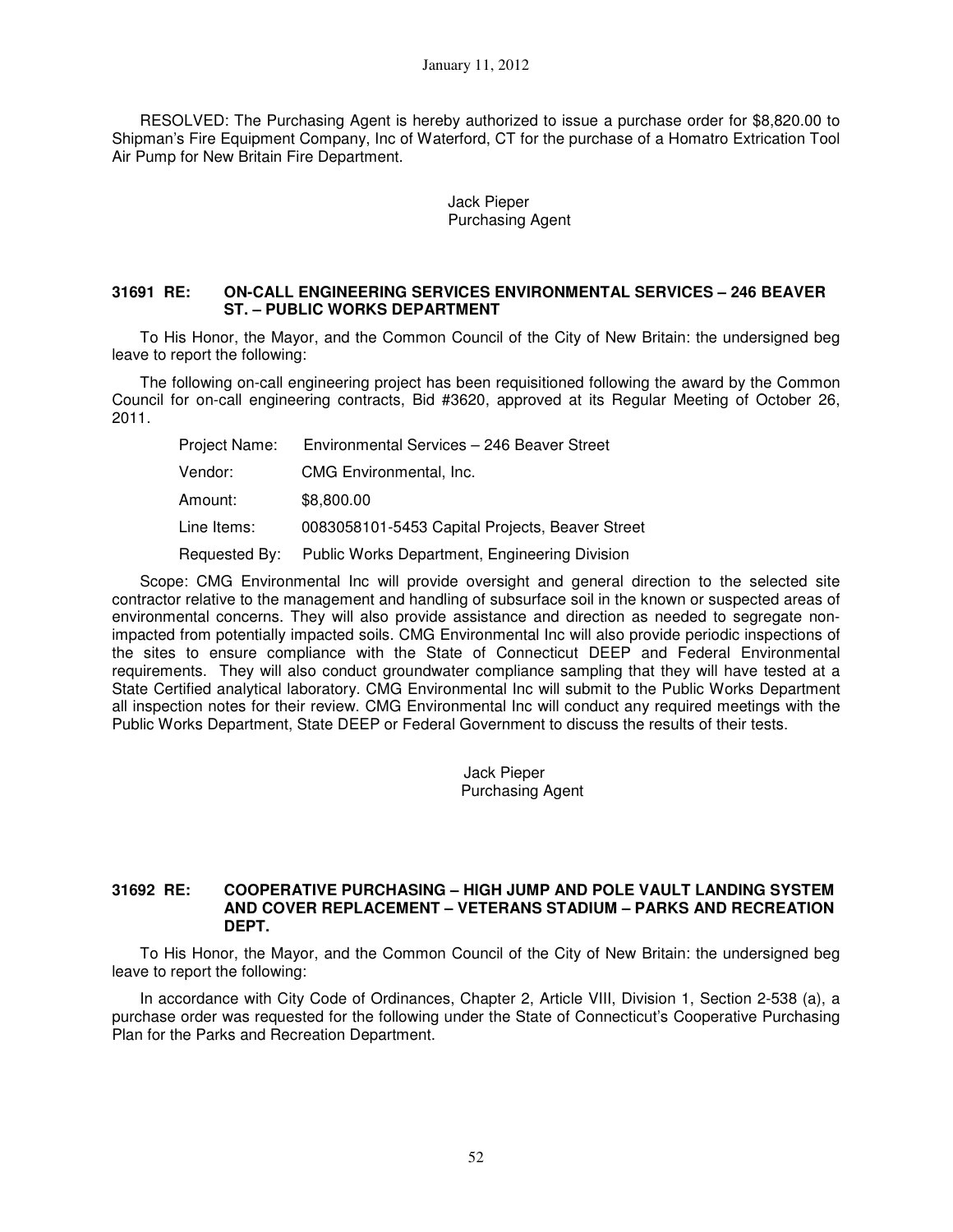| <b>Supplier</b>                     | Item                                                                                                         | <b>Quantity</b>    | <b>Price</b>                                            |
|-------------------------------------|--------------------------------------------------------------------------------------------------------------|--------------------|---------------------------------------------------------|
| Game Time Sales, LLC<br>Madison, CT | High Jump Landing System<br>High Jump Weather Cover<br>Pole Vault Landing System<br>Pole Vault Weather Cover |                    | \$7,799.00<br>799.95<br>S.<br>\$17,299.00<br>\$1,599.95 |
|                                     |                                                                                                              | <b>Total Price</b> | \$27.497.90                                             |

The Parks and Recreation Department requested the purchase of new High Jump and Pole Vaulting Landing Systems and Weather Covers to be replaced at their track located at Veterans Stadium utilizing the State of Connecticut's Contract Award #11PSX0029. The purchase of the new landing systems and covers is necessary due to the wear and tear of the existing ones which are both over fifteen (15) years old and have become weathered and are a safety hazard to the athletes who use them. Coaches from schools who have utilized the track have informed the Parks and Recreation Department that the landing systems have outlived their useful life and are a serious safety concern to them. Replacing the landing systems and covers is a necessity for safety purposes in addition to continuing to attract high level statewide and regional track meets which are revenue generating events for the City. The replacement needs to be performed before spring to attract events held there by the Connecticut Interscholastic Athletic Conference, USA Track and Field, and New England Regional or National Championship of USA Track and Field. The funding for this purchase is available within the Park and Recreation Department's, account number, 001419001-5652, Parks Administration, Program Supplies.

RESOLVED: That the Purchasing Agent is hereby authorized to issue a purchase order for \$27,497.90 to Game Time Sales, LLC of Madison, CT for the purchase of High Jump and Pole Vault Landing System and Cover Replacement at Veterans Stadium for the Parks and Recreation Department utilizing the State of Connecticut's Cooperative Purchasing Plan, Contract Award #11PSX0029.

> Jack Pieper Purchasing Agent

#### **31693 RE: EMERGENCY PURCHASE ORDER – REPLACEMENT OF FURNACE AT 55 HARVARD STREET – PUBLIC WORKS DEPARTMENT**

To His Honor, the Mayor, and the Common Council of the City of New Britain: the undersigned beg leave to report the following:

In accordance with City Code of Ordinances, Chapter 2, Article VIII, Division V, Section 2-606a, an emergency purchase order was authorized by the Mayor and issued to the vendor listed below on Janaury 4, 2012

| <b>Supplier</b>                | Item                                             | Unit Price  |
|--------------------------------|--------------------------------------------------|-------------|
| Perfectemp<br>Plantsville, CT. | Replacement of a Furnace at<br>55 Harvard Street | \$16,850,00 |

The Purchasing Agent reports that no formal bid solicitation and advertisement as outlined in the Purchasing Ordinances were made for this item. In accordance with Section 2-606b of the City Code of Ordinances, the Purchasing Agent reports:

An emergency purchase order was requested by the Public Works Department to replace the furnace at 55 Harvard Street. The furnace no longer is operational and with the winter season here, repairs were needed immediately to prevent water pipes in the building from freezing and breaking. The facility houses the Traffic Division offices, the welding shop and is used for winter storage of equipment. The Acting Public Works Fleet Manager was able to get three (3) informal quotes immediately from local heating companies to replace the furnace system. He recommended that the Purchase Order be issued to the Perfectemp of Plantsville, CT who provided the lowest informal bid. Funding for these repairs came from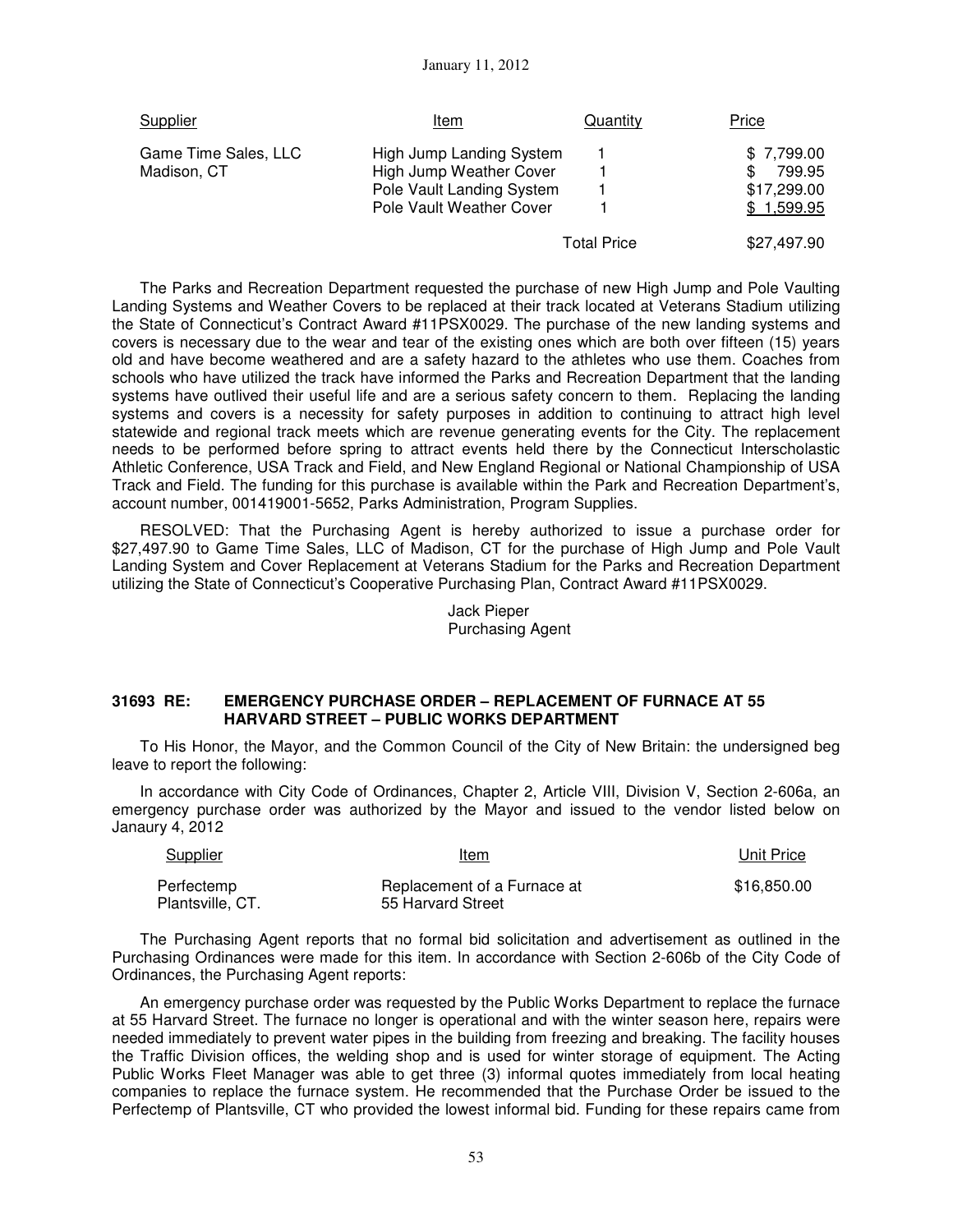the Public Works Department's account number 001315005, 5435, Street/Highways, Building Grounds Maintenance and Repairs.

> Jack Pieper Purchasing Agent

# **MAYOR'S OFFICE**

## **31694 RE: APPOINTMENTS TO THE POLICE STATION BUILDING COMMITTEE**

To the Common Council of the City of New Britain: the undersigned beg leave to report the following:

The following individuals are hereby appointed to the Police Station Building Committee:

MAYORAL APPOINTEES

Mark J. Fortin Chair **78 Linden Street** Maria Agramonte-Gomez 22 Shuttle Meadow Ave. Humberto L. Centeno 28 McKinley Drive

NAME ADDRESS

PRESIDENT PRO TEM APPOINTEE

Alderman Roy Centeno 289 Slater Rd.

MAJORITY LEADER APPOINTEE

Alderwoman Suzanne Bielinski 544 Corbin Ave.

MINORITY LEADER APPOINTEE

Alderman Wilfredo Pabon 205 Birchwood Dr.

BOARD OF POLICE COMMISSIONERS APPOINTEE

Howard Dyson 188 South Mountain Dr.

Mayor Tim O'Brien

## **CLAIMS COMMITTEE**

#### **31695 RE: SETTLEMENT OF CLAIMS: JOSE L. COTTO, MARIA ARROYO, PATRICIA A. LEVESQUE, JOSE OROZCO**

To His Honor, the Mayor, and the Common Council of the City of New Britain: the undersigned beg leave to report the following:

The Committee on Administration, Finance and Law and the standing claims sub-committee of the Committee on Administration, Finance and Law at a regular meeting held on Wednesday evening, January 4, 2012 at 6:30 p.m. in Room 201, City Hall having held public hearings and made investigations of said claims, respectfully begs leave to recommend the following:

RESOLVED; that Jose L. Cotto of 53 Emily Drive, New Britain, Conn. be given leave to withdraw his claim for property damage sustained in an accident on September 8, 2011; and be it further

RESOLVED; that the sum of \$4,000.00 be paid to Maria Arroyo of 147 Lawlor Street, New Britain, Conn. and David Sauer, Esq., Law Offices of Marinelli, Sauer & Hartshorn, PC in full settlement of their claim for personal injuries sustained in an accident on May 8, 2011; and be it further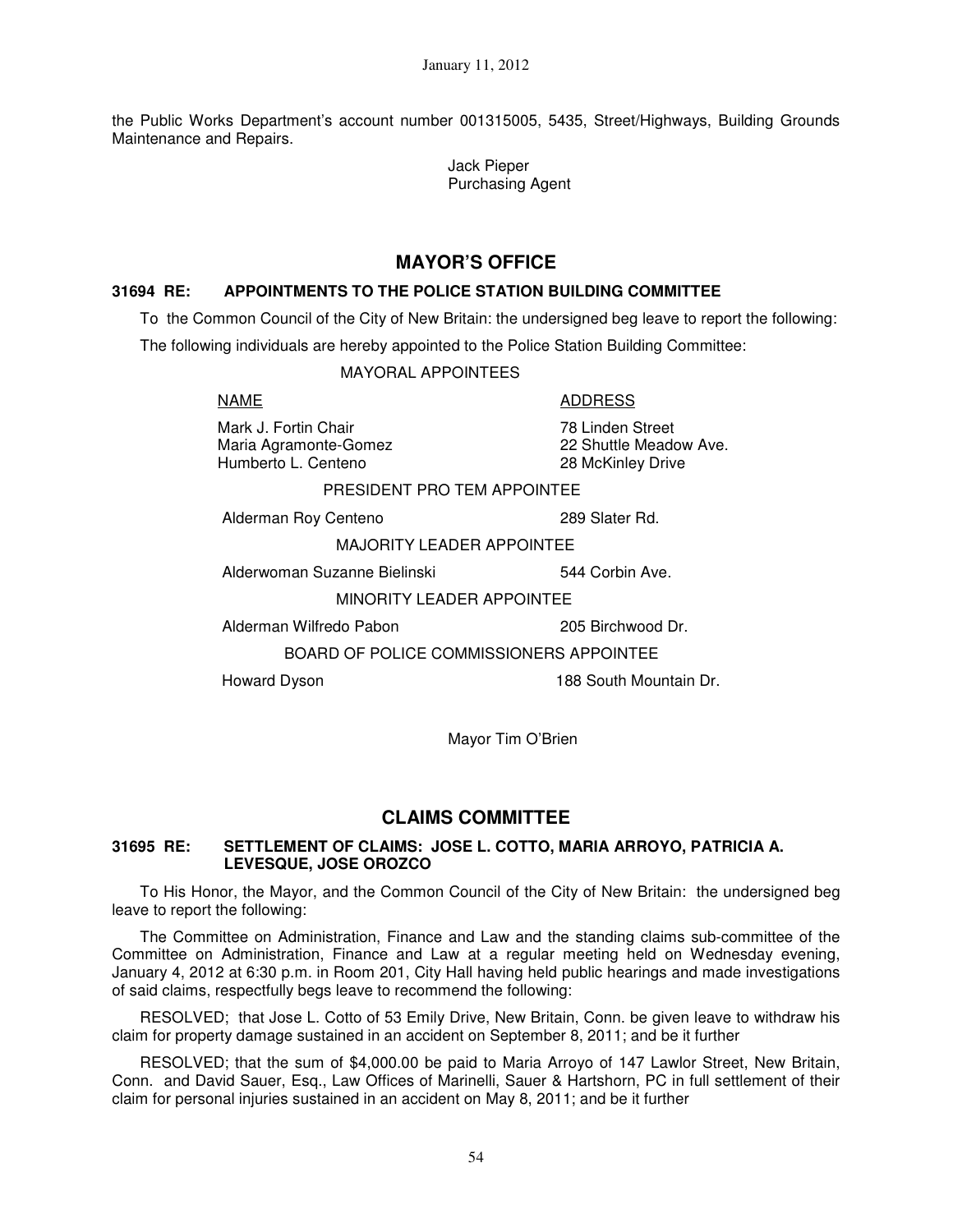RESOLVED; that Patricia A. Levesque of 54 Miller Street, New Britain, Conn. and Thomas P. Tabellione, Esq., Law Offices of Thomas P. Tabellione, PC be given leave to withdraw their claim for personal injuries sustained in an accident on November 24, 2010; and be it further

RESOLVED; that the sum of \$5,000.00 be paid to Jose Orozco of 188 Carlton Street, New Britain, Conn. in full settlement of his claim for property damage sustained in an accident on September 8, 2011.

> Alderman Carlo Carlozzi, Jr. **Chair**

# **COMMITTEE ON PLANNING, ZONING AND HOUSING**

#### **31094-4 RE: PROPOSED AMENDMENT TO 7-40 THRU 7-45 OF THE ORDINANCES REGARDING ANTI-BLIGHT PROGRAM**

To His Honor, the Mayor, and the Common Council of the City of New Britain: the undersigned beg leave to report the following:

The Committee on Planning, Zoning and Housing at a regular meeting and public hearing held on Tuesday evening, January 3, 2012 at 7:00 p.m. in the Council Chambers to which was referred the matter of Item #31094 – 3 Sections 7-40 through 7-45 of Article III of the Code of Ordinances be amended regarding Anti-Blight Program voted to accept as amended and recommend that the following resolution be referred back to the Common Council with a favorable recommendation.

> Alderman Roy Centeno **Chair**

# **RESOLUTIONS RETURNED FROM COMMMITTEE**

## **31094-5 RE: AMENDMENT TO SEC. 7-40 THRU 7-45 OF THE ORDINANCES – ANTI BLIGHT PROGRAM**

To His Honor, the Mayor, and the Common Council of the City of New Britain: the undersigned beg leave to recommend the adoption of the following:

Resolution Summary: PURPOSE. To amend Article III. ANTI-BLIGHT PROGRAM, Sections 7-40 through 7-45 of the Code of Ordinances to empower the city to improve neighborhood quality of life, improve the local economy and increase the Grand List.

BE IT ORDAINED BY THE COMMON COUNCIL OF THE CITY OF NEW BRITAIN that Sections 7- 40 through 7-45 of Article III, ANTI-BLIGHT PROGRAM, of the Code of Ordinances, City of New Britain, be amended to read as follows (inserted text appears in *underline*; deleted text appears in strikethrough; new sections begin with the word [new]):

#### **ARTICLE III. ANTIBLIGHT PROGRAM\***

#### **Sec. 7-40. Declaration of policy.**

 This article is authorized pursuant to Connecticut General Statutes, including but not limited to section 7-148, including but not limited to section  $7-148(c)(7)(A)(i)$  which empowers a municipality to make rules relating to the maintenance of safe and sanitary housing, section 7-148(c)(7)(A)(ii)which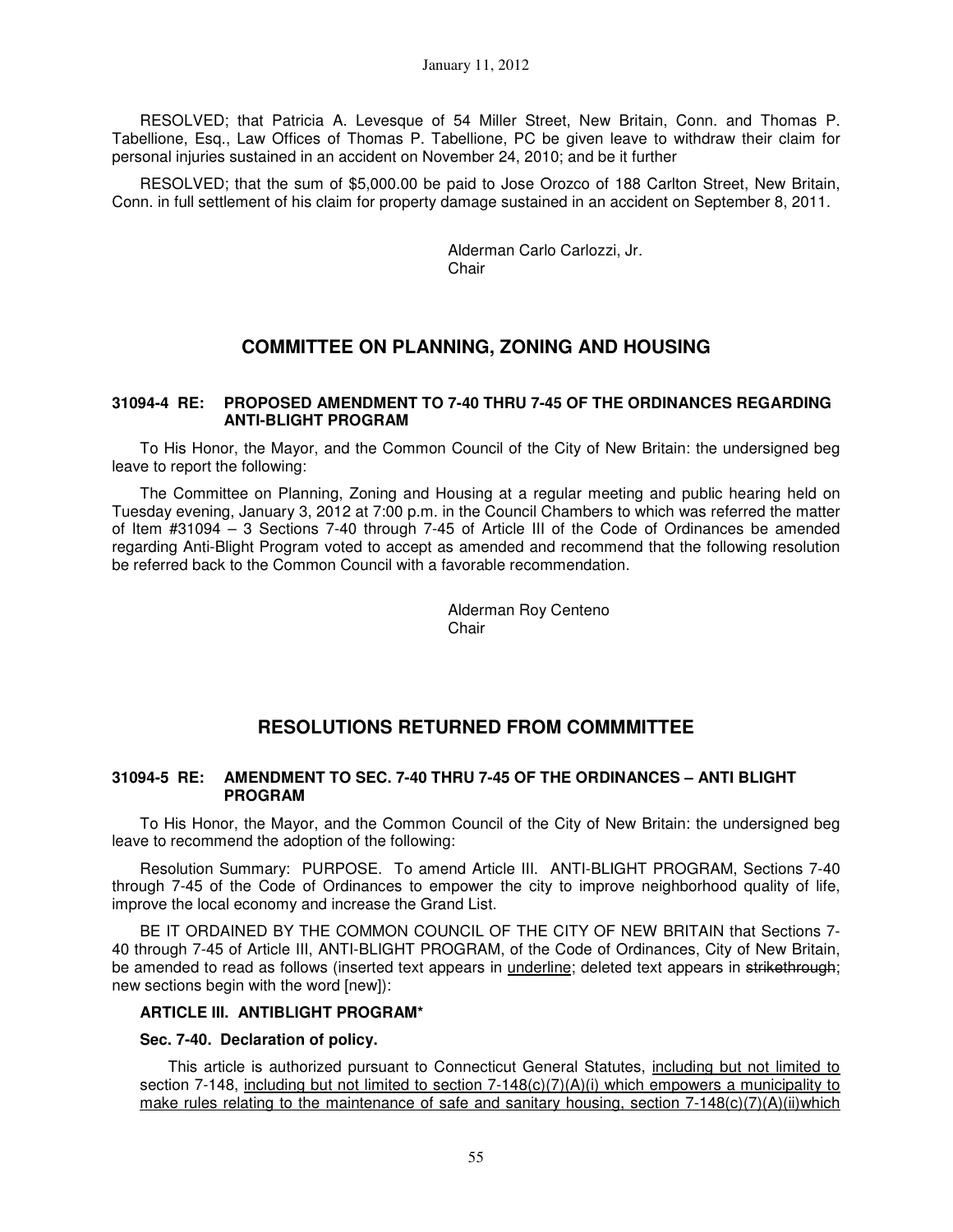empowers a municipality to regulate the mode of using any buildings when such regulations seem expedient for the purpose of promoting the safety, health, morals and general welfare of the inhabitants of the municipality, section 7-148(c)(7)(A)(iii) which empowers a municipality to cause the removal and demolition of unsafe buildings and structures, section 7-148(c)(7)(H)(ii) which empowers a municipality to regulate and prohibit the carrying on within the municipality of any trade, manufacture, business or profession which is, or may be, so carried on as to become prejudicial to public health, conducive to fraud and cheating, or dangerous to, or constituting an unreasonable annoyance to, those living or owning property in the vicinity, section  $7-148(c)(7)(H)(Viii)$  which empowers a municipality to preserve the public peace and good order, prevent and quell riots and disorderly assemblages and prevent disturbing noises, section 7-148(c)(7)(H)(xi) which empowers a municipality to provide for the health of the inhabitants of the municipality and do all things necessary or desirable to secure and promote the public health, section  $7-148(c)(7)(H)(xiii)$  which empowers a municipality to make and enforce police, sanitary or other similar regulations and protect or promote the peace, safety, good government and welfare of the municipality and its inhabitants, and section 7- 148(c)(7)(H)(xv) which empowers a municipality to make and enforce regulations which define and are intended to prevent housing blight, including regulations providing for reduction of assessments, maintenance of property,specification standards to determine neglect and fines for each violation of between ten dollars (\$10.00) and one hundred (\$100.00) per day.

. It is hereby found and declared that there exists within the City of New Britain a large number of real properties which are vacant and in a blighted condition and that the existence of such vacant and blighted properties contributes to the decline of neighborhoods. It is further found that the existence of vacant and blighted properties adversely affects the economic well being of the city and is inimical to the health, safety and welfare of the residents of the city. It is further found that blighted buildings reduce the city's Grand List by allowing the owners of blighted properties to reduce their own tax liability because the blighted conditions reduce the taxable value of the blighted premises, thereby increasing the tax burden on homeowners and other responsible property owners. It is further found that many of the vacant and blighted properties can be rehabilitated, reconstructed, demolished and/or reused so as to provide decent, safe and sanitary housing and ancillary commercial facilities and that such rehabilitation, reconstruction, demolition and/or reuse would eliminate, remedy and prevent the adverse conditions described above.

## **Sec. 7-41. Creation or maintenance of blighted premises prohibited.**

 No owner of real property located in the City of New Britain shall allow, create, maintain, permit the continuance of, or cause to be created or maintained any blighted premises.

#### **Sec. 7-42. Definitions.**

 For the purposes of this article, the following words, terms and phrases shall have the following ascribed meanings, unless the context clearly indicates otherwise. Whenever used, the singular number shall include the plural, the plural the singular, and the use of any gender shall include both genders:

 (a) Accessory structure shall mean a structure, the use of which is customarily incidental and subordinate to that of the principal building, structure or use on the same lot.

 (b) A blighting condition shall refer to any of the conditions identified pursuant to this subsection that could contribute to defining a property as blighted premises mean any condition in which the City of New Britain determines to be in violation of and pose a significant risk to health and public safety as set forth in the Connecticut Building, Fire Safety and Public Health Code and the Minimum Housing Code of the City of New Britain. Multiple instances of the same type of blighting condition shall be separate blighting conditions.

(1) Each occurance of the following public safety conditions shall constitute a blighting condition: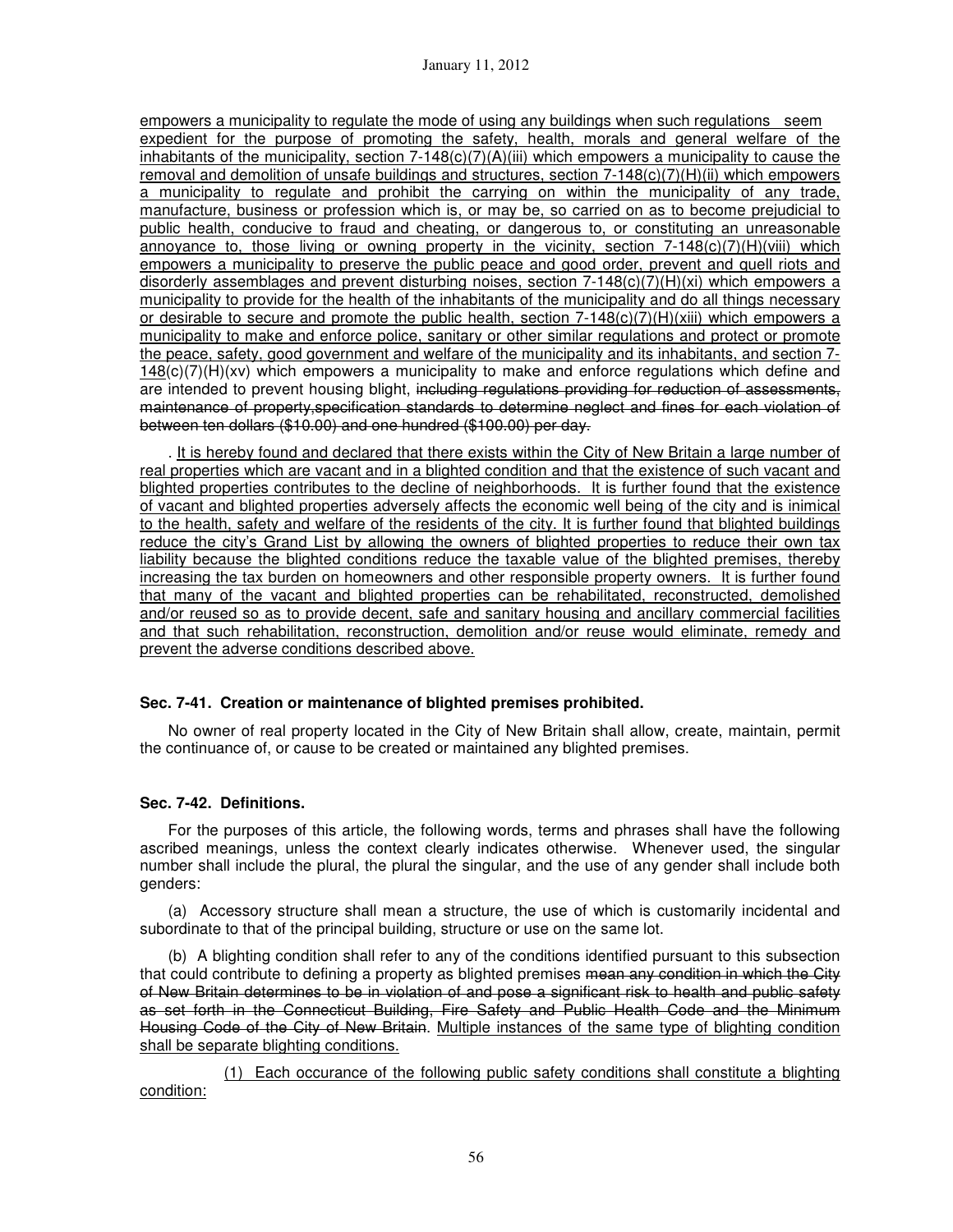(A) Any felony or misdemeanor arrest on the premises, except any arrest:

(i) for trespassing pursuant to a standing order by the owner of the property owner that any person trespassing on the property should be arrested for trespassing,

(ii) made pursuant to a complaint by the victim of such crime when the victim is a resident of the premises, or

(iii) of any person because such person entered such property in violation of a protective order of any kind.

(B) Any police call to the property arising from complaints by neighbors for noise, loud music or any other disturbances, except any complaint excluded by an anti-blight enforcement officer because such officer determines that the complaints are made for false, malicious or frivolous reasons.

(2) Each instance of the following physical conditions shall constitute a blighting

condition:

Each instance of the following physical conditions shall constitute a blighting condition:

(A) Doors, windows or other openings into houses, apartment buildings or commercial buildings which are (i) broken or missing, (ii) boarded-up with unpainted wood, metal or other material or (iii) boarded-up, but some or all of the material used to board-up the windows or doors in question have been broken, pried off or apart or otherwise vandalized;

(B) Collapsing or missing walls, floors or roof;

(C) Exterior walls which contain holes, breaks, loose or rotting materials, which are not properly surface-coated to prevent deterioration or the paint on which is significantly discolored or faded;

(D) Foundation walls which contain open cracks and breaks;

(E) Overhang extensions, including, but not limited to, canopies, marquees, signs, awnings, stairways, fire escapes, standpipes and exhaust ducts which contain rust, tearing, fading or other decay;

(F) Chimneys and similar appurtenances which are in a state of disrepair;

(G) Screening which contains tears or ragged edges;

(H) Vermin infestation;

(I) Garbage, trash or abandoned vehicles on the premises unless the premises is a junkyard licensed by the State of Connecticut;

(J) Uncut grass, weeds or undergrowth at least one foot in length;

(K) A fence with missing or rotted boards or with broken or ragged links or other material or which, if made from wood, is not properly surface-coated to prevent deterioration, significant discoloration or fading;

(L) Bushes or trees allowed to grow anywhere in an area more than one foot laterally and less than seven (7) feet vertically over a walkway, driveway or street;

(M) Accumulation of stagnant or unsanitary water;

(N) Dead trees deemed hazardous to the public or to adjacent property;

(O) Display lights or exterior signs in a broken or disassembled state;

(P) Exterior paint significantly chipped or faded;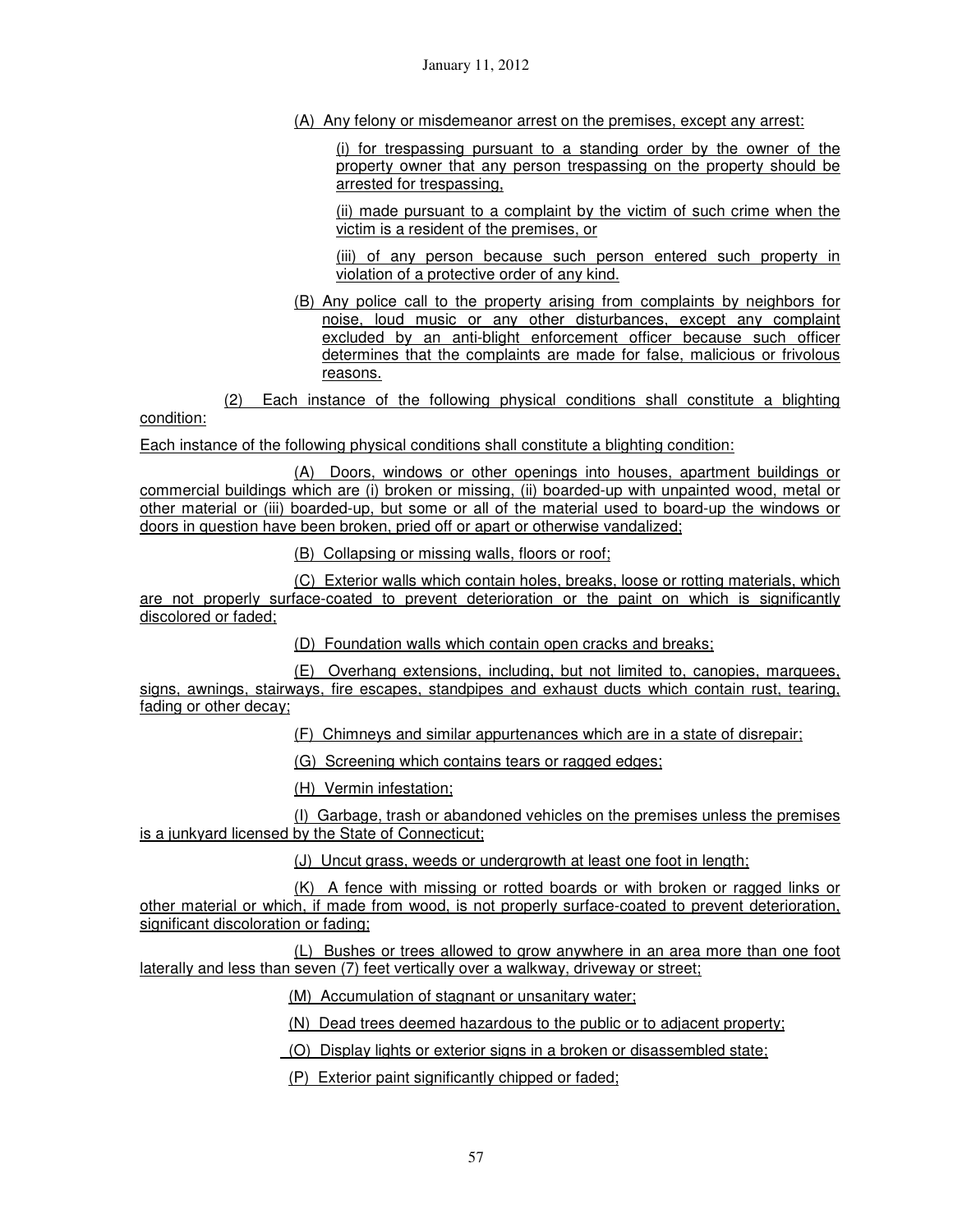## (Q) Clothing left hanging from trees, scrubs or fences in the front yard of any

residence;

(R) Interior furniture left outside, exposed to the elements;

(S) Accumulations of feces or putrefying substances;

(T) Vehicles parked on premises unlawfully;

(U) Graffiti, as defined in section 7-60 of this Code of Ordinances.

(V) Any violation of building, housing, zoning, fire or health codes.

 (c) Blighted premises shall mean any building, structure or parcel of land whether vacant or occupied in which (1) City of New Britain determines that existing conditions pose a significant risk to health and safety as set forth in the State of Connecticut Building, Fire Safety and Public Health Codes and the minimum Housing Code of the City of New Britain or because of at least one of the following conditions identified in subparagraphs (1) or (2) of this subdivision exist: or (2) an anti-blight enforcement officer has found there to be at least fifteen (15) occurrences in a one-year period of any of the conditions identified in subdivisions (1) or (2) of subsection (b) of this section that do not pose a significant risk to health and safety, but which, taken as a whole, such anti-blight enforcement officer determines to cause the building, structure or parcel of land to have a significant deleterious effect on neighborhood quality of life, the economic viability of the surrounding area or the taxable value of the property, itself.

(d) Building shall mean a fixed construction with walls, foundation and roof, such as a house, factory or garage, which is either vacant or occupied.

(e) As used herein, the City of New Britain shall include the fire marshal, director of health and director of licenses, permits and inspections. In addition, references to actions taken by the fire marshal, the director of health and/or the director of licenses, permits and inspections shall also apply to similar actions taken by the subordinates or representatives of these officials. Statutes, section 29- 260.

(f) Dilapidated shall mean no longer adequate for the purpose or use for which it was intended or having fallen into partial or total ruin or decay.

(g) Legal occupancy shall mean human habitation of a building that is legal by virtue of compliance with state building, state fire safety, local zoning, local housing and all other pertinent codes.

(h) Neighborhood shall mean an area of the city comprising buildings, structures or parcels of land any part of which is within a radius of one thousand (1,000) feet of a blighted premises.

(i) Owner shall mean any person, institution, foundation, corporation, partnership, entity or authority which holds title to or leases real property within the City of New Britain.

(j) Significant risk to health or safety shall refer to conditions that would likely result in illness, injury or death if allowed to persist.

(k) Proximate property shall mean any building, structure or parcel of land within one thousand

(1,000) feet of a blighted premises.

(l) Structure shall mean that which has been or is built or constructed and which is, or should be,

fastened, anchored, attached or rests on a building, foundation or on the ground, including, but not limited to, any building, fences, fire escapes, railings, towers, sidewalks or stairways.

 (m) Vacant shall mean a period of sixty (60) days or longer during which a building or structure or part thereof is not legally occupied by human beings.

(n) Vacant parcel shall mean a parcel of land with no buildings or structures thereon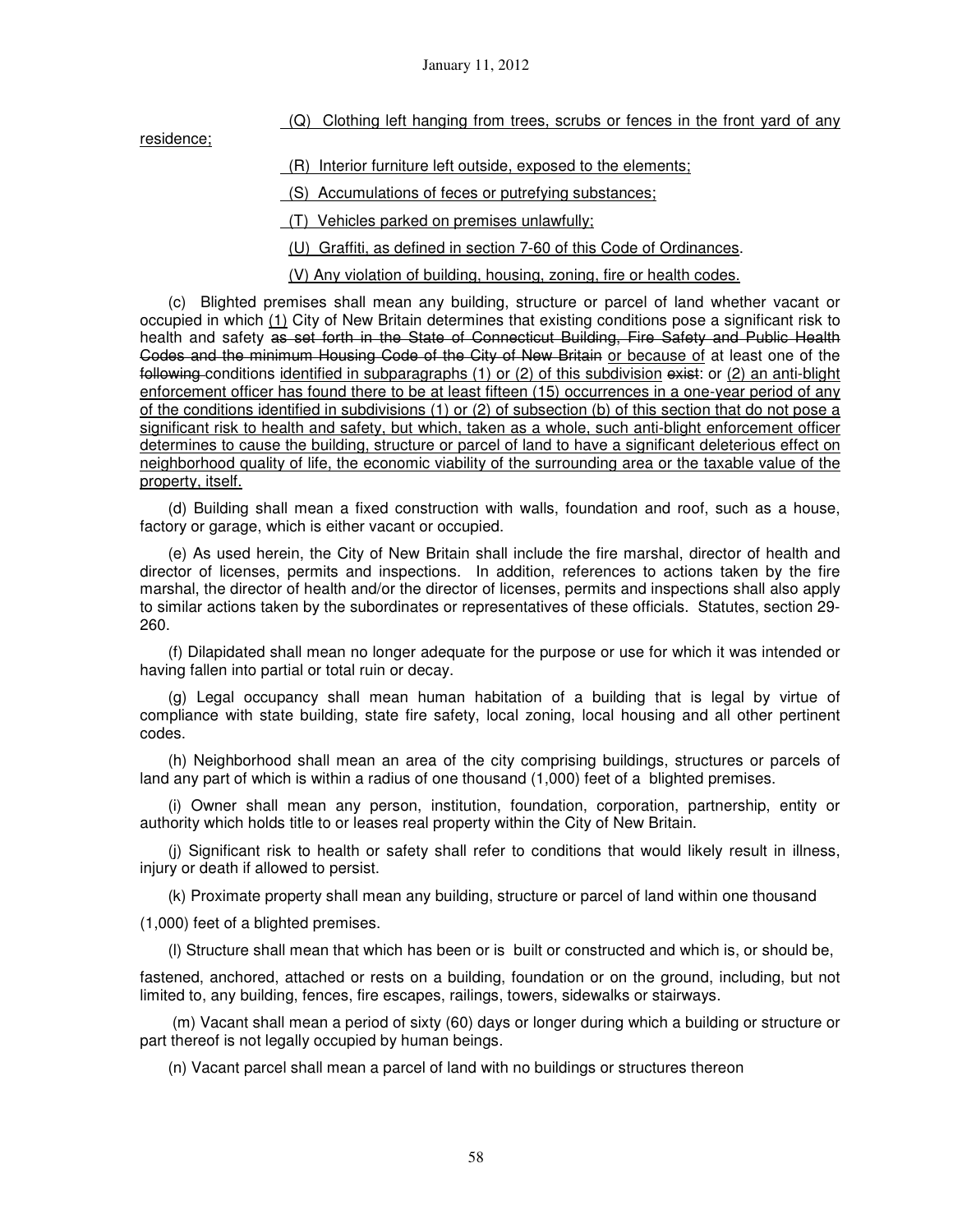(o) Anti-blight enforcement officer means any city official or employee designated by the Mayor as such.

### **Sec. 7-43. Lien for costs and expenses incurred by the City of New Britain**

 Whenever the owner fails to comply with an order or citation to repair, board, or demolish a building, sign, or structure and/or remove the blighting condition and the City of New Britain has made repairs,boarded, or demolished the building, sign, or structure and/or removed the blighted condition after the owner's failure to do so, reasonable costs incurred by the City of New Britain shall be a lien against the real property in accordance with Connecticut General Statutes Section 49-73b.

 The lien shall be recorded with the records of land evidence of the municipality, and the lien shall incur legal interest from the date of recording. The costs incurred the City of New Britain, plus interest thereon, in the repair, boarding or demolishing of a building, sign or structure and/or removal of the blighting condition, shall be added to the amount of taxes due on the real property where the building, sign or structure was located.

#### **Sec. 7-44. Violations and penalties.**

 (a) Each violation of any provision of this article shall be considered a separate offense hereunder and each day any violation of any provision of this article shall continue shall constitute a separate offense hereunder.

 (b) Violations of the provisions of this Ordinance shall be punishable by a fine of one hundred dollars (\$100.00) for each day a violation exists and continues and will commence on day of notice. If prior notice to the property owner is mandated by state code, then the fine will commence for each day beyond the notice period as long as the blighted conditions persist. When the owner of a property has failed to comply with an order within thirty (30) days after said order became effective, an anti-blight enforcement officer shall charge to the property owner a fine for each blighting condition addressed in the order until the property owner complies with the order. The fine shall be twohundred and fifty dollars (\$250) for each day that each separate blighting condition persist beyond thirty (30) days from the effective date of the order. In the case of violations of subdivision (1) of subsection (b) of section 7-42, conditions shall be considered corrected only if no events identified as blighting conditions under subdivision (1) of subsection (b) of section 7 42 occur on the premises in question within a period of twenty-one (21) consecutive days. If such a period of twenty-one (21) consecutive days is not met, the entire number of blighting conditions under subdivision (1) of subsection (b) of section 7-42 that contributed to the premised being identified as a blighted premises in the order or modified order shall be considered ongoing blighting conditions for the purpose of assessing a fine of two-hundred and fifty dollars (\$250) per outstanding blighting condition per day after the expiration of the thirty (30) day period. The fine will double if not paid within ten days of issuance.

 (c) No fee or fine shall be due while a reconsideration, hearing or appeal is pending in the matter; however, such action shall not prevent further accumulation of the penalty if the order is upheld.

 (d) The imposition of any fee or fine under this article shall not be construed to prevent the enforcement of other laws upon the premises nor to prevent the initiation of other enforcement measures or penalties.

 (e) A one percent per day interest charge shall be applied for failure to pay, within forty-five (45) days, any fine charged for violation of this article. Failure to pay any fee or fine arising from the enforcement of this article shall constitute a debt in favor of the city and shall constitute a lien upon the real estate against which the fee or fine was imposed from the original date of such fine or fee. Each such lien may be continued, recorded and released in the manner provided by the Connecticut General Statutes for continuing, recording and releasing property tax liens. Each such lien shall take precedence over all other liens and encumbrances filed after the effective date of this article to the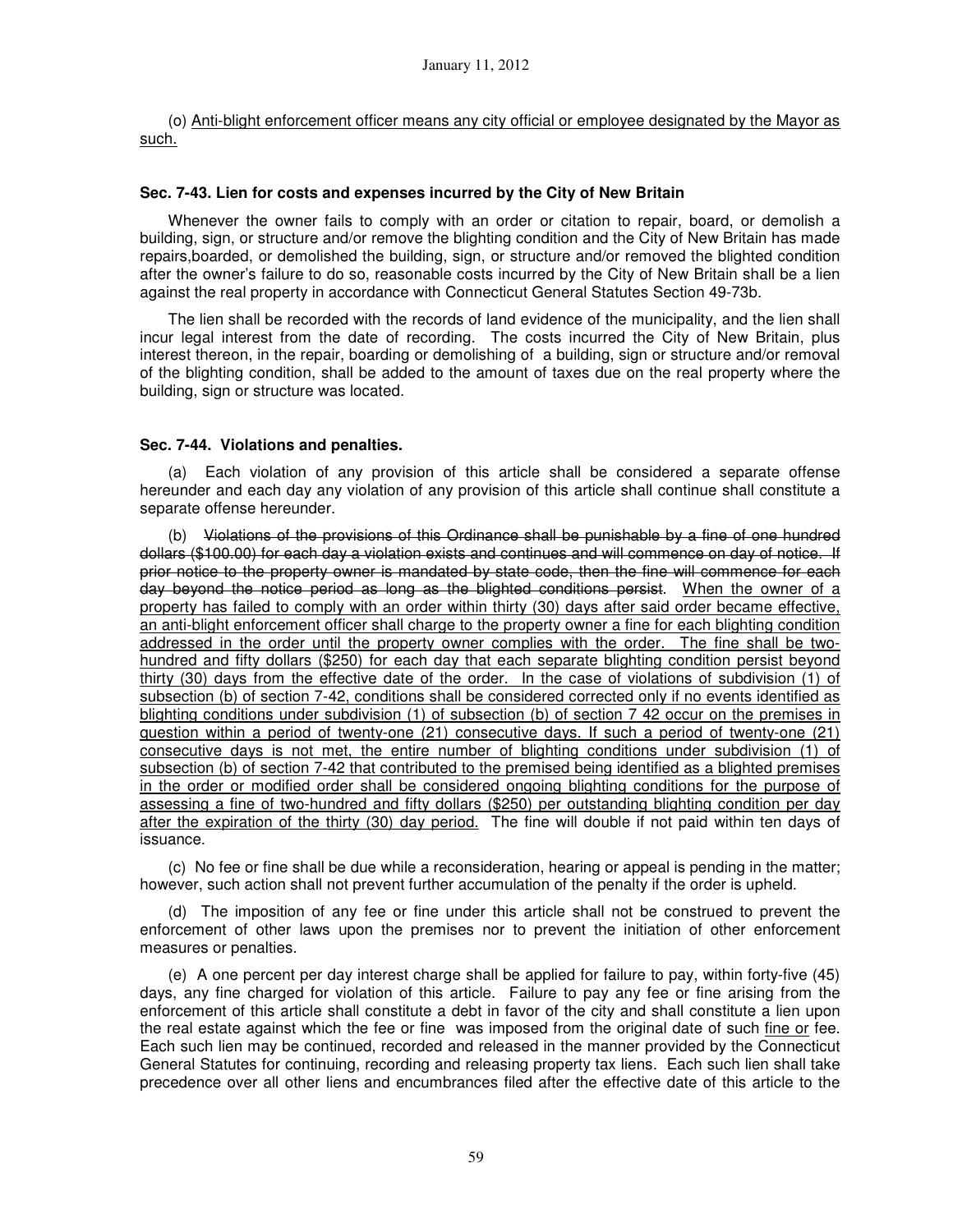fullest extent permitted by law, except taxes, and may be enforced in the same manner as property tax liens.

 (f) Whenever, under Article III of Chapter 7 or Chapter 13 of this Code or any rule or regulation promulgated by any officer of the city under authority vested in such officer by these ordinances, any act is prohibited or is declared to be unlawful or an offense, or the doing of any act is required, or the failure to do any act is declared to be unlawful, the violation of such ordinance, rule or regulation shall be punished by a fine not exceeding one-hundred dollars (\$100.00). Each day any such violation shall continue, shall constitute a separate offense.

## **Sec. 7-45. Enforcement.**

(a) The anti-blight enforcement officers director of licenses, permits and inspections and his/her designee, the director of health and his/her designee, the police chief and his/her designee and the fire marshal and his/her designee shall be responsible for enforcement of this code.

 (b) Complaints. The Mayor shall cause there to be kept a correlated database of blighting conditions recorded by the departments of the city such that the number of blighting conditions present on each premises may be determined. The anti-blight enforcement officers of the city shall regularly review this record. Any Based on this database or other evidence, an anti-blight enforcement officer, any individual affected by the action or inaction of an owner of a dwelling unit or other space subject to the provisions of this article, any civic organization, and any appropriate municipal agency may file, in writing, a complaint of violation of any of these sections with the City of New Britain. Any complaint made pursuant to this subsection shall be kept in the database provided for in this subsection, correlated by premises in question.

 (c) Investigation. The City of New Britain An anti-blight enforcement officer shall undertake an investigation of the complaint by conducting an inspection of the property. If, in the course of such inspection, the inspector anti-blight enforcement officer observes a condition which he/she believes may constitute a violation of a code which falls under the jurisdiction of another city agency or department outside of his/her competence, he/she shall notify the appropriate personnel, agency or department and request that personnel, agency or department to conduct an inspection and provide to the <del>director of licenses, permits and inspections</del> anti-blight enforcement officer a copy of said report together with any actions which are necessary to abate conditions which constitute a violation(s) of the provisions of this article. The anti-blight enforcement officer shall make a determination, based on the database kept pursuant to subsection (a) of this section, such officer's own investigation, the reports from other code enforcement officials and the records of police calls to the premises, whether the property is a blighted premises in accordance with this article.

(d) Orders to take corrective action. The City of New Britain track all investigations pursuant to subsection (b) of this section and shall maintain a record of all violations of building, housing, zoning, fire or health codes or any of the conditions in subdivisions (1) or (2) of subsection (c) of section 7 42 identified by any city department. If these records reveal any premises to be blighted premises, as defined in subsection (c) of section 7 42, the and prior notice to the property owner is mandated under the enforcement officer makes a determination, pursuant to subsection (c) of this section, that a property is a blighted premises or that fines or fees for a previous violation have remained unpaid for a period of thirty (30) calendar days, and prior notice to the property owner is mandated under the relevant state code, then the City of New Britain shall send a notice of violation and/or unpaid fines or fees and an order to correct such violation on the owner of the property by certified mail or in-hand service by any proper officer or indifferent person. If the owner can not be identified or if the address is unknown, copy of such notice shall be published in a newspaper having general circulation in the municipality, as well as being posted on the City of New Britain website. The order shall require the owner to abate and/or correct any condition which contributes to classification of the property as a blighted premises pursuant to this article in the manner specified in said order within the statutorily mandated notice thirty (30) days after the date on which said order is sent to the owner by certified mail or by in-hand service or published in a newspaper. In the case of violations of subdivision (1) of subsection (b) of section 7-42, conditions shall be considered corrected if no further events identified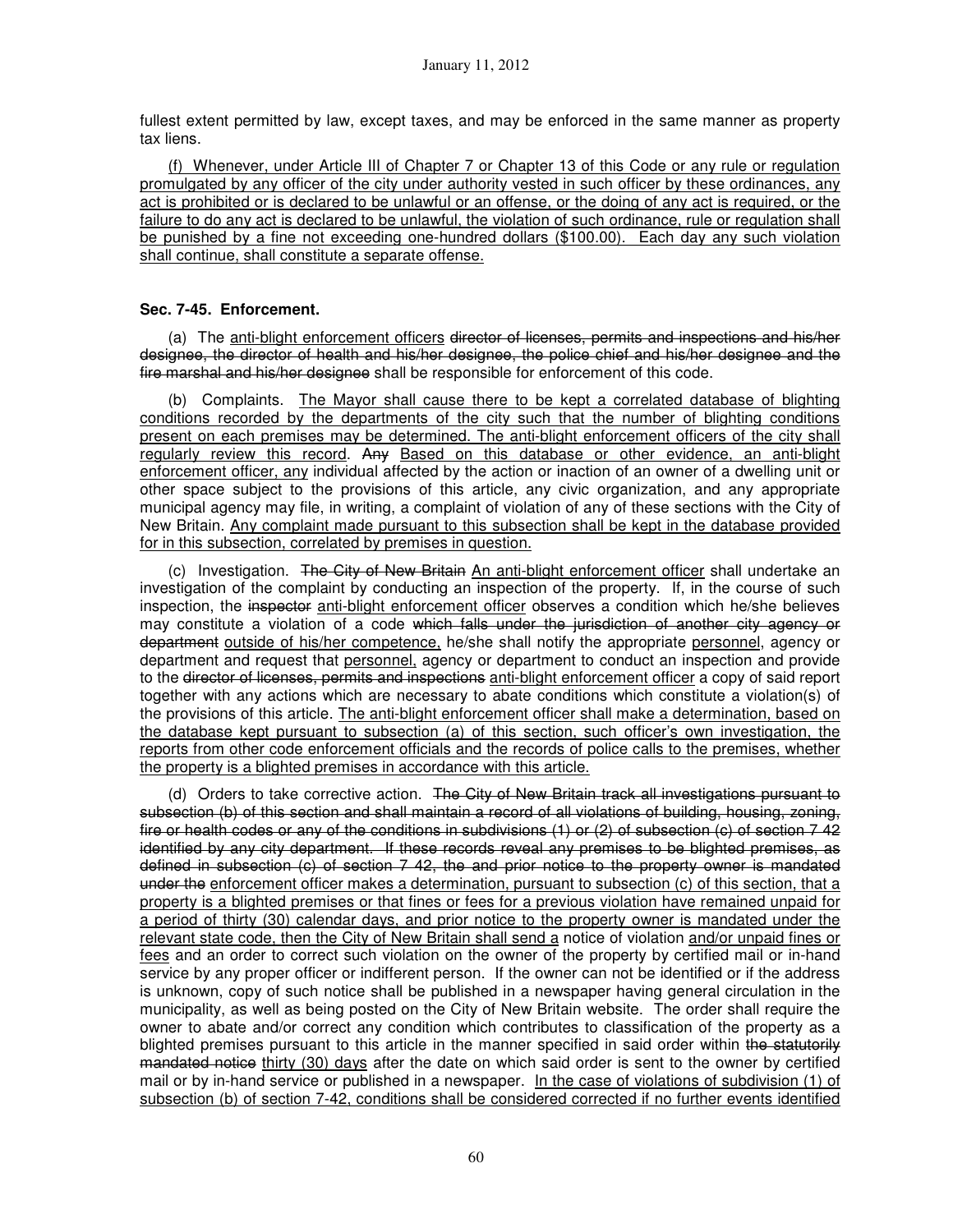as blighting conditions under subdivision (1) of subsection (b) of section 7-42 occur on the premises in question during any twenty-one (21) consecutive days after the effective date of the order. A copy of the order shall be placed on the land records to serve as notice to any subsequent purchaser of the existence of a violation on the premises.

(e) The notice from the City of New Britain shall include 1) the allegations against him or her and the amount of fines, penalties, costs or fees due; 2) that the individual may contest liability before a hearing officer appointed by the mayor by delivering in person or by mail written notice within ten (10) days of the date thereof; 3) that if no hearing is demanded an assessment and judgment may be entered and issued without further notice.

(f) Appeal of order: Any person aggrieved by any decision rendered herein may appeal pursuant to Section 1-17 of the Code of Ordinances entitled "Procedure of enforcement of municipal ordinances".

> Alderman Michael W. Trueworthy President ProTem

Alderwoman Suzanne Bielinski Majority Leader

Alderman Willie Pabon Minority Leader

Ald. Trueworthy moved to accept and adopt, seconded by Ald. DeFronzo. So voted. Approved by Mayor Timothy O'Brien Jr. the 12th day of January 2012.

# **NEW BUSINESS**

# **RESOLUTIONS**

## **31696 RE: MEMORANDUM OF ENDORSEMENT WITH THE REGIONAL PERFORMANCE INCENTIVE PROGRAM (ASSIST DIAL-A-RIDE PROGRAMS)**

To His Honor, the Mayor, and the Common Council of the City of New Britain: the undersigned beg leave to recommend the adoption of the following:

WHEREAS, The Central Connecticut Regional Planning Agency is pursuing a grant entitled Regional Performance Incentive Program under Section 5 of Public Act 11-16 (An Act Concerning Responsible Growth) which will assist Dial-A-Ride programs to be more efficient and responsive in scheduling and providing transportation, and

WHEREAS, the Regional Performance Incentive Program proposal includes all seven municipalities of the Central Connecticut Region and has invited all municipalities to participate in the project, and

WHEREAS, the Regional Performance Incentive Program may provide software and hardware to municipalities that will reduce employee time demands and would result in better scheduling and transportation service delivery , and

WHEREAS, the Regional Performance Incentive Program will not result in any cost the City and the City may opt-out of the project at any time and the Central Connecticut Regional Planning Agency has asked for the City's endorsement for the proposal; NOW, THEREFORE, BE IT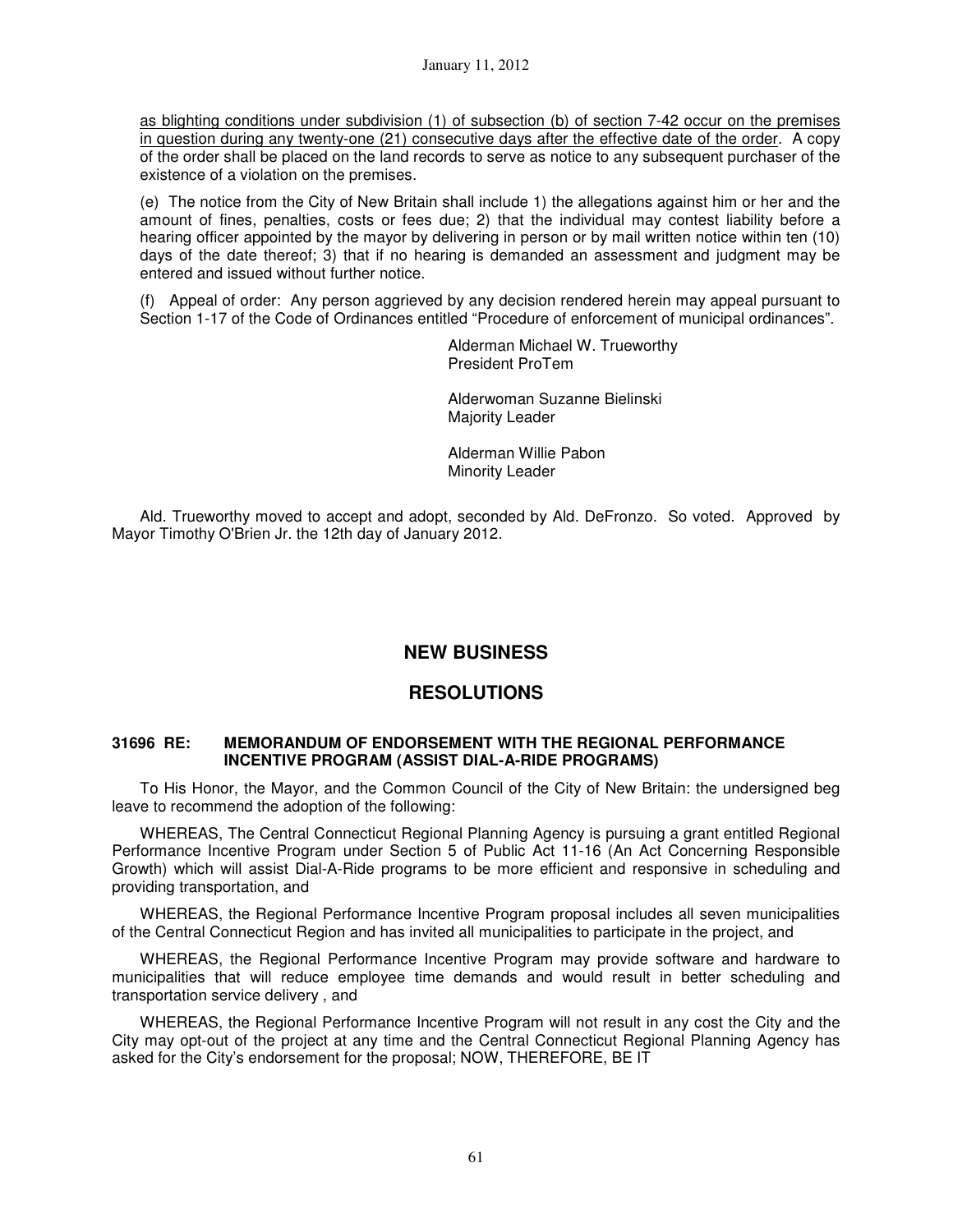RESOLVED, that the Mayor be authorized to enter into a Memorandum of Endorsement with the Regional Performance Incentive Program so that the Central Connecticut Regional Planning Agency can proceed with the grant application.

> Alderwoman Shirley Black Alderman Rha-Sheen Brown Alderwoman Tonilynn Collins Alderman Emmanuel Sanchez

Ald. Black moved to accept and adopt, seconded by Ald. Collins. So voted. Approved by Mayor Timothy O'Brien Jr. the 12th day of January 2012.

## **31697 RE: CCSU FACILITY USE & NON-DESCRIMINATION CERTIFICATION**

To His Honor, the Mayor, and the Common Council of the City of New Britain: the undersigned beg leave to recommend the adoption of the following:

The City, through its Parks and Recreation Department, partners with Central Connecticut State University for programs and events held on the CCSU campus, including the Winter Tennis Program held in CCSU's Indoor Sports Bubble.

WHEREAS, the Indoor Tennis Program is scheduled to run February-April, and

WHEREAS, the usage fee for the facility is waived by Central Connecticut State University, and

WHEREAS, the Parks & Recreation Department pays supervision charges of \$25 per hour, and

WHEREAS, 50 youth and adults from New Britain participate in the program, and

WHEREAS, the Central CT State University Event Management requires a signed facility use agreement in order to authorize use of their rental facility; NOW, THEREFORE BE IT

RESOLVED, that the New Britain Common Council authorizes that the Mayor of the City of New Britain, is empowered and authorized to execute contracts and all related agreements on behalf of the City and sign agreements for the New Britain Parks and Recreation Department to utilize the Central Connecticut State University Campus Facilities including, but not limited to, the Indoor Sports Bubble, all gymnasiums, pools, athletic fields now and for all future events; NOW, BE IT FURTHER

RESOLVED, That the City of New Britain, herby adopts as its policy to support the nondiscrimination agreements and warranties required to support nondiscrimination under the Connecticut General Statutes § 4a-60(a)(1) and §4a-60a(a)(1), as amended in the State of Connecticut Public Act07-245 and sections 9(a)(1) and 10(a)(1) of Public Act 07-142.

> Alderwoman Shirley Black Alderman Jamie Giantonio Alderman Rha-Sheen Brown Alderwoman Eva Magnuszewski Alderman Dave DeFronzo Alderman Emmanuel Sanchez

Ald. Black moved to accept and adopt, seconded by Ald. Giantonio. So voted. Approved by Mayor Timothy O'Brien Jr. the 12th day of January 2012.

#### **31698 RE: EMERGENCY MANAGEMENT PERFORMANCE GRANT (EMPG)**

To His Honor, the Mayor, and the Common Council of the City of New Britain: the undersigned beg leave to recommend the adoption of the following: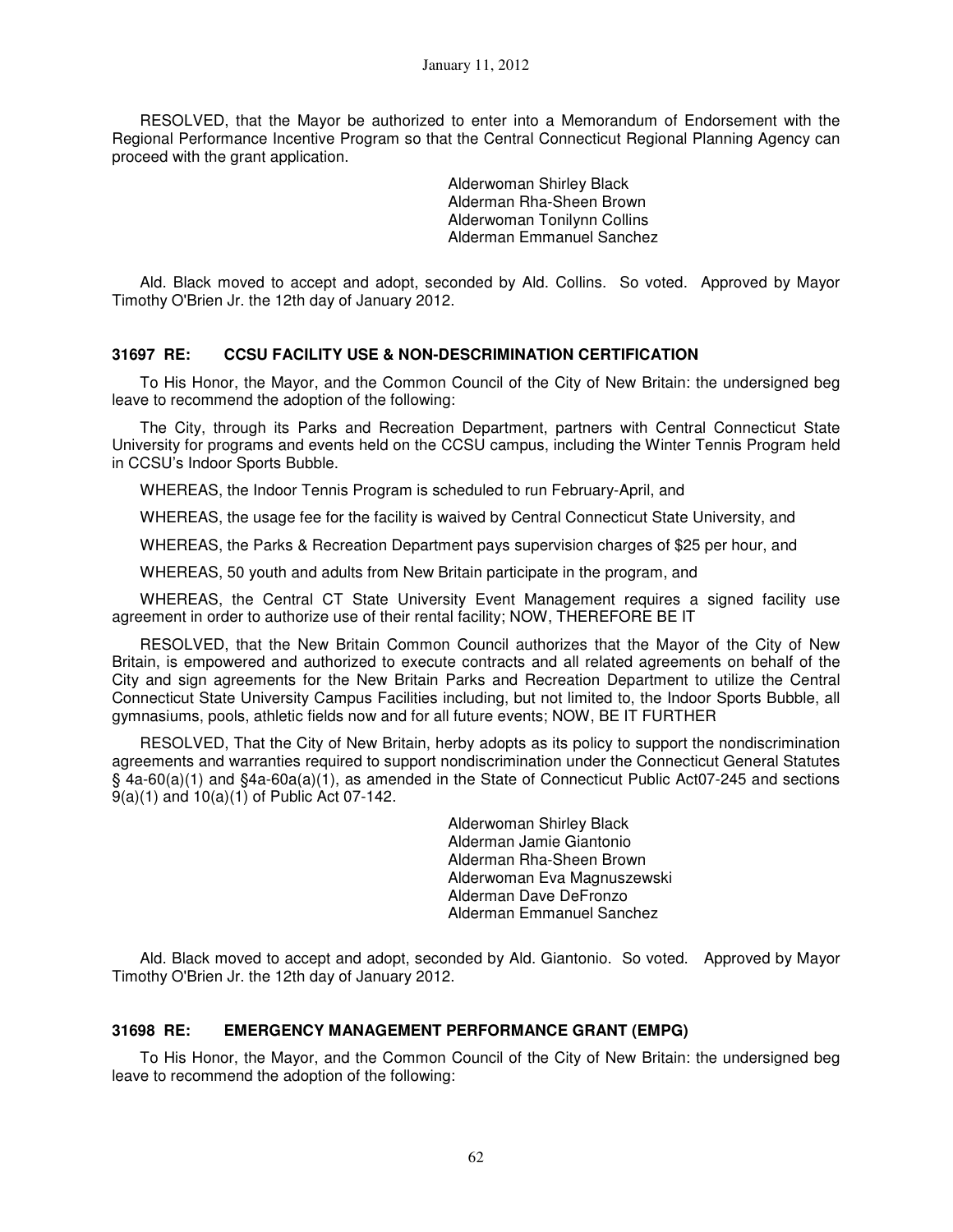WhereAs; the City of New Britain is seeking to maintain a uniform policy for the Emergency Management Performance Grant (EMPG) payment; and

WhereAs; the City of New Britain recognizes that federal constraints will determine funding allocation and such allocations are calculated based on the City's population as a percentage of the total population participating in the program; and

WhereAs; the City of New Britain recognizes that the purpose of the EMPG program is to provide financial assistance to develop and to staff a comprehensive, all-hazard emergency management program; and

WhereAs; the City of New Britain recognizes that it is required to meet the program's performance requirements which includes NIMS compliance to maintain eligibility within the program; and

WhereAs; the City of New Britain recognizes that the program is performance oriented and acknowledges its requirement to demonstrate its commitment to building and improving the City's ability to respond to all-hazard emergencies and coordinating a multi agency emergency responses; and

WhereAs; the City of New Britain recognizes that acceptance of an award under this program constitutes a legally binding agreement to comply with all relevant and applicable Federal and State regulations and conditions; NOW, THEREFORE, BE IT

Resolved: that Mayor Timothy E. O'Brien Jr, is hereby authorized on behalf of the City of New Britain to accept the EMPG program conditions of eligibility for Federal Fiscal Year (FFY) 2012 beginning October 1St 2011 and to execute any and all documents necessary for the City to receive such grant funds.

> Alderwoman Suzanne Bielinski Alderwoman Eva Magnuszewski Alderman Roy Centeno

Ald. Bielinski moved to accept and adopt, seconded by Ald. Magnuszewski. So voted. Approved by Mayor Timothy O'Brien Jr. the 12th day of January 2012.

#### **31700 RE: LEAD-BASED PAINT HAZARD CONTROL PROGRAMS**

To His Honor, the Mayor, and the Common Council of the City of New Britain: the undersigned beg leave to recommend the adoption of the following:

WHEREAS, the City of New Britain has previously been a recipient of grant funds from the U. S. Department of Housing and Urban Development's Lead-Based Paint Hazard Control Grant Program, and

WHEREAS, the funds were used primarily for grants to property owners for the abatement of leadbased paint surfaces in residential properties, and

WHEREAS, the lead funds have been completely expended and additional funds are needed to continue to address the lead-based paint hazards within the City, and

WHEREAS, HUD has announced a Notice of Funding Availability for the 2012 round of the Lead-Based Paint Hazard Control Grant Program;

NOW, THEREFORE, BE IT RESOLVED, that the Common Council of the City of New Britain hereby authorizes the Mayor to submit an application to the U. S. Department of Housing and Urban Development under the Lead-Based Paint Hazard Control Grant Program, to provide such additional information as may be required, to execute other documents including a Grant Agreement if such an Agreement is offered, and to execute any amendments, rescissions and revisions thereto.

Alderman Lawrence J. Hermanowski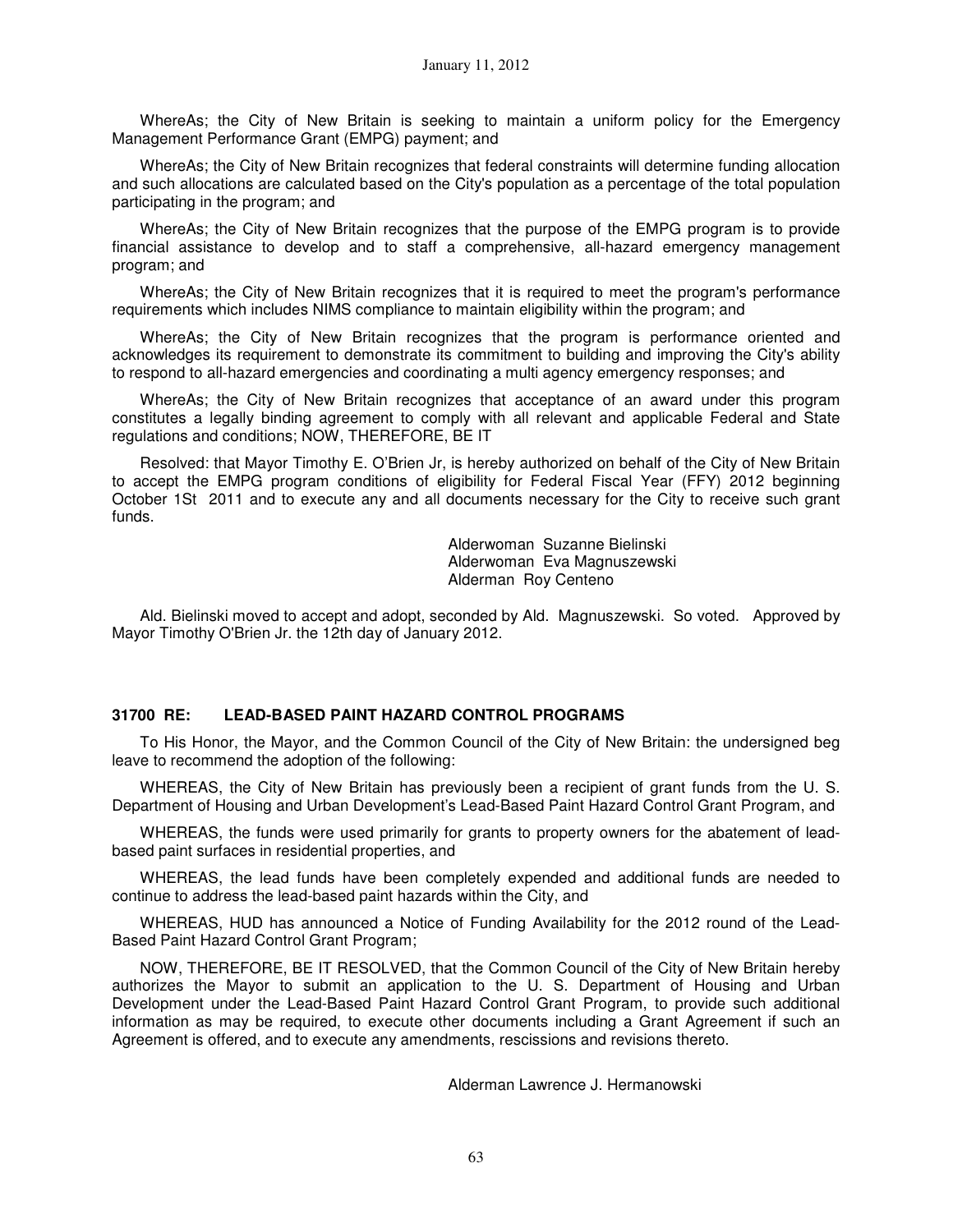Ald. Hermanowski moved to accept and adopt, seconded by Ald. Platosz. So voted. Approved by Mayor Timothy O'Brien Jr. the 12th day of January 2012.

## **31701 RE: STP-URBAN GRANT APPLICATION FOR HART STREET PHASE II PROJECT**

To His Honor, the Mayor, and the Common Council of the City of New Britain: The undersigned beg leave to recommend the adoption of the following:

WHEREAS, the Central Connecticut Regional Planning Agency(CCRPA) is inviting project submissions from municipalities for transportation projects to be funded under the federal Surface Transportation Program (STP-Urban);

WHEREAS, the funding will be awarded on a competitive basis according to project selection criteria procedures developed by the CCRPA Transportation Improvement Committee;

Whereas, the City of New Britain Department of Public Works is seeking to make an application to the CCRPA for the reconstruction of Hart Street Phase II, which involves the reconstruction of Hart Street from Linwood Street to Corbin Avenue;

WHEREAS, the City of New Britain has recently completed the Hart Street Extension project and the Hart Street Phase I project which are the areas to the east of the Hart Street Phase II project and this project will complete the improvements to the Hart Street corridor;

WHEREAS, with State, Federal and Local funds the total project award for the Hart Street Phase II Project is estimated at \$2,900,000;

WHEREAS, the City of New Britain is responsible for providing a 10 percent match for project related costs;

WHEREAS, the State of Connecticut Department of Transportation is responsible for providing a 10 percent match for project related costs;

WHEREAS, the federal STP-Urban program is responsible for providing an 80 percent match for project related costs;

THEREFORE, BE IT RESOLVED THAT it is in the best interest of the City of New Britain for the Department of Public Works to submit an STP-Urban Grant application to the CCRPA for the Hart Street Phase II Project.

BE IT FURTHER RESOLVED that should funding for the Hart Street Phase II project be approved, the City will provide the 10% match as required by funding guidelines.

> Alderman Emmanuel Sanchez Alderwoman Tonilynn Collins Alderwoman Eva Magnuszewski Alderman Carlo Carlozzi, Jr. Alderman Wilfredo Pabon

Ald. Magnuszewski moved to accept and adopt, seconded by Ald. Defronzo. So voted. Approved by Mayor Timothy O'Brien Jr. the 12th day of January 2012.

#### **31702 RE: TRANSPORTATION ENHANCEMENT GRANT APPLICATION FOR THE MAIN STREET IMPROVEMENT PROJECT**

To His Honor, the Mayor, and the Common Council of the City of New Britain: The undersigned beg leave to recommend the adoption of the following: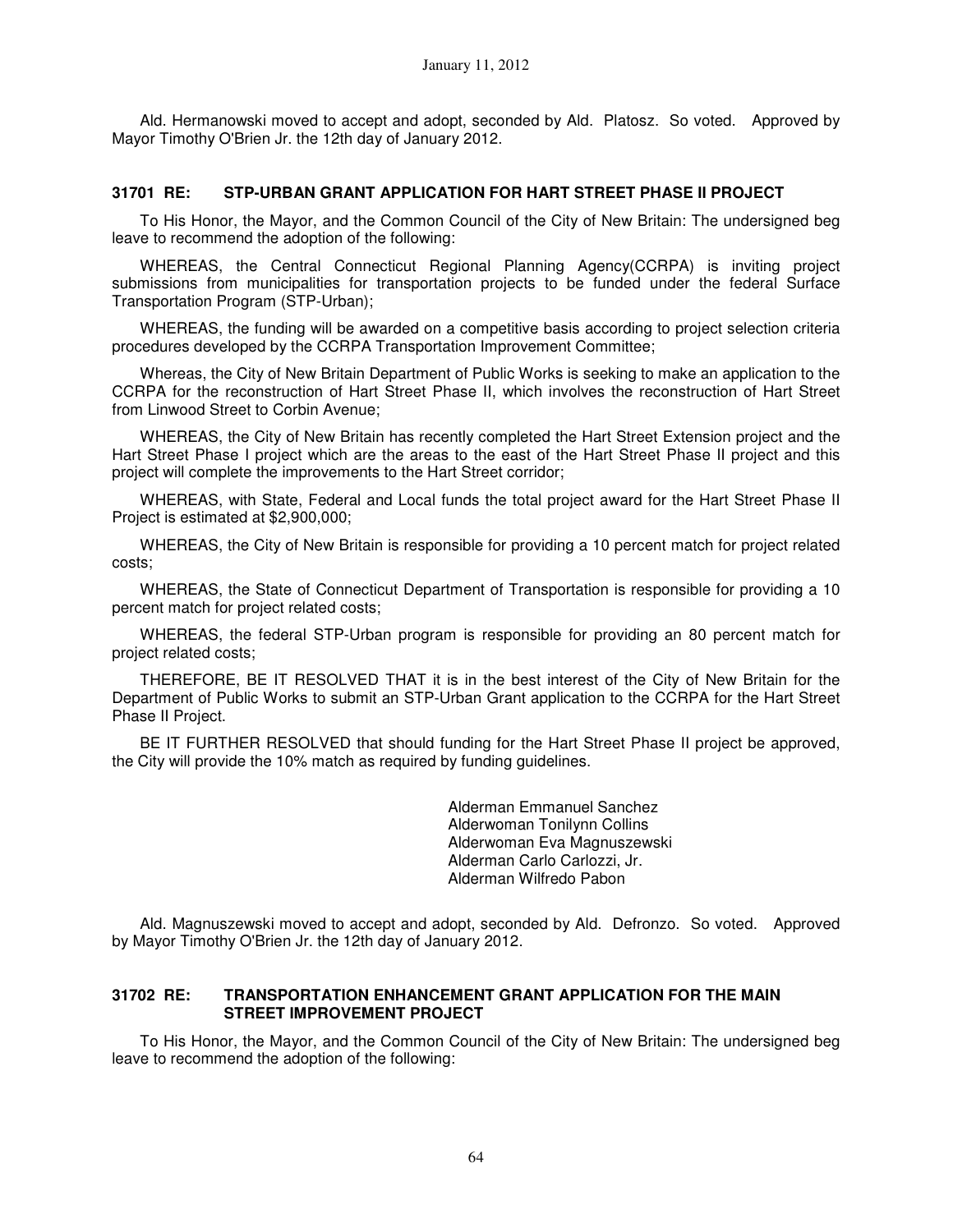WHEREAS, the Central Connecticut Regional Planning Agency(CCRPA) is soliciting project submissions from municipalities for transportation projects to be funded under the federal Transportation Enhancement Program;

WHEREAS, the funding will be awarded on a competitive basis according to project selection criteria procedures developed by the CCRPA Transportation Improvement Committee;

Whereas, the City of New Britain Department of Public Works is seeking to make an application to the CCRPA for Streetscape Improvements for Main Street from north of Lafayette Street, south, to East Main Street;

WHEREAS, this project will connect the recently completed Broad/Beaver/Main/North Streets Project, which included streetscape amenities, to East Main Street;

WHEREAS, with Federal and Local funds the total project award for the Main Street Streetscape Enhancement Project is estimated at \$500,000;

WHEREAS, the City of New Britain is responsible for providing a 20 percent match for project related costs;

WHEREAS, the federal Transportation Enhancement Program is responsible for providing an 80 percent match for project related costs;

THEREFORE, BE IT RESOLVED THAT it is in the best interest of the City of New Britain for the Department of Public Works to submit a Transportation Enhancement Grant Application for the Main Street Improvement Project.

 BE IT FURTHER RESOLVED that should funding for the Main Street project be approved, the City will provide the 20% match as required by funding guidelines.

> Alderwoman Tonilynn Collins Alderwoman Eva Magnuszewski Alderman Carlo Carlozzi Jr. Alderman Wilfredo Pabon Alderman Emmanuel Sanchez

Ald. Collins moved to accept and adopt, seconded by Ald. Magnuszewski. So voted. Approved by Mayor Timothy O'Brien Jr. the 12th day of January 2012.

#### **31703 RE: ACCEPTANCE OF HARDWARE ANALYSIS SYSTEM FROM THE MICHAEL BOLTON CHARITIES – APPROXIMATELY \$2,000 – POLICE DEPARTMENT**

To His Honor, the Mayor, and the Common Council of the City of New Britain: the undersigned beg leave to recommend the adoption of the following:

WHEREAS, the Michael Bolton Charities, under the auspices of the Innocent Justice Foundation has funding available to purchase hardware and software to enhance the capability to investigate crimes against children, and,

WHEREAS, there is no requirement for a cash match, and

WHEREAS, a hardware analysis system for cell phone data extraction, worth approximately \$2,000, will be donated to the Forensic Investigations Unit, THEREFORE BE IT,

RESOLVED, that Mayor Tim O'Brien is given authority to accept the hardware analysis system from the Michael Bolton Charities on behalf of the City of New Britain, valued at approximately \$2,000.

> Ald. Suzanne Bielinski - Police Liaison Ald. Carlo Carlozzi, Jr. - Police Liaison Ald. Roy Centeno - Police Liaison Ald. Lawrence Hermanowski- Police Liaison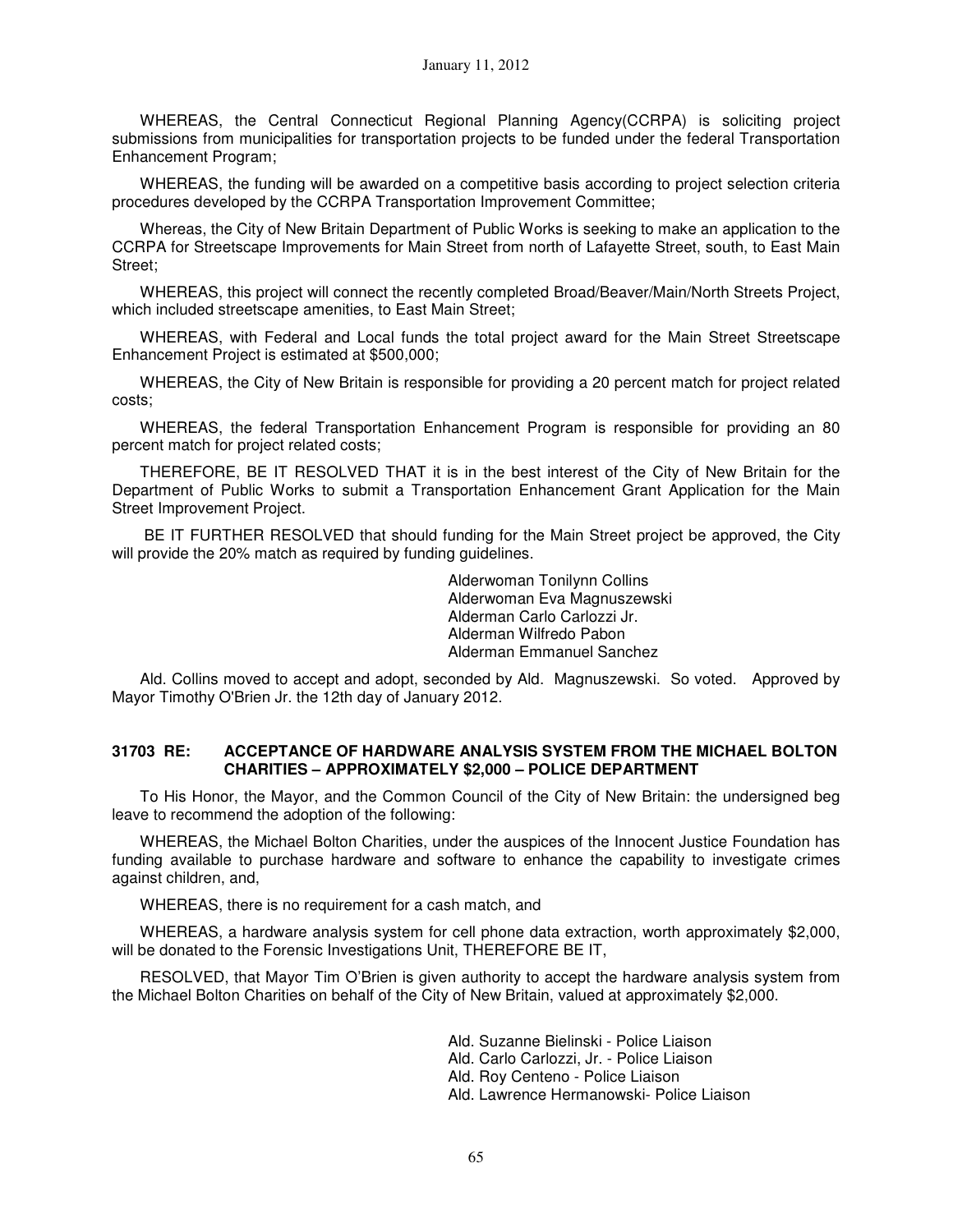Ald. Wilfredo Pabon - Police Liaison Ald. Emmanuel Sanchez - Police Liaison

Ald. Pabon moved to accept and adopt, seconded by Ald. Sanchez. So voted. Approved by Mayor Timothy O'Brien Jr. the 12th day of January 2012.

#### **31704 RE: ACCEPTANCE OF COMPUTER EQUIPMENT FOR THE FORENSIC INVESTIGATIONS UNIT FROM THE J. WALTON BISSELL FOUNDATION – POLICE DEPARTMENT**

To His Honor, the Mayor, and the Common Council of the City of New Britain: the undersigned beg leave to recommend the adoption of the following:

WHEREAS, the J. Walton Bissell Foundation, under the auspices of the Innocent Justice Foundation has funding available to purchase hardware and software to enhance the capability to investigate crimes against children and,

WHEREAS, there is no requirement for a cash match, and,

WHEREAS, forensic computer systems equipment, worth approximately \$10,000, used by examiners to investigate crimes against children through the recovery and examination of digital evidence, will be donated to the Forensic Investigations Unit, Therefore, Be It

RESOLVED, that Mayor Tim O'Brien be authorized to accept computer equipment for the Forensic Investigations Unit from the J. Walton Bissell Foundation, worth approximately \$10,000.

> Ald. Suzanne Bielinski - Police Liaison Ald. Carlo Carlozzi, Jr. - Police Liaison Ald. Roy Centeno - Police Liaison Ald. Lawrence Hermanowski- Police Liaison Ald. Wilfredo Pabon - Police Liaison Ald. Emmanuel Sanchez - Police Liaison

Ald. Bielinski moved to accept and adopt, seconded by Ald. DeFronzo. So voted. Approved by Mayor Timothy O'Brien Jr. the 12th day of January 2012.

## **31705 RE: DEPT. OF PUBLIC WORKS TO SUBMIT CMAG GRANT APPLICATION TO THE CCRPA FOR THE SLATER ROAD/OSGOOD AVE. TRAFFIC SIGNAL PROJECT**

To His Honor, the Mayor, and the Common Council of the City of New Britain: The undersigned beg leave to recommend the adoption of the following:

WHEREAS, the Central Connecticut Regional Planning Agency (CCRPA) is inviting project submissions from municipalities for transportation projects to be funded under the federal Congestion Mitigation and Air Quality Improvement Program (CMAQ);

WHEREAS, the funding will be awarded on a competitive basis according to project selection criteria procedures developed by the CCRPA Transportation Improvement Committee;

WHEREAS, the City of New Britain Department of Public Works is seeking to make an application to the CCRPA for the installation of a new traffic signal at the intersection of Slater Road and Osgood Avenue;

WHEREAS, the City of New Britain is developing an industrial park, Pinnacle Business Park, and the DiLoreto School is undergoing an expansion, both of which will have an impact on the traffic signal at the intersection of Slater Road and Osgood Avenue;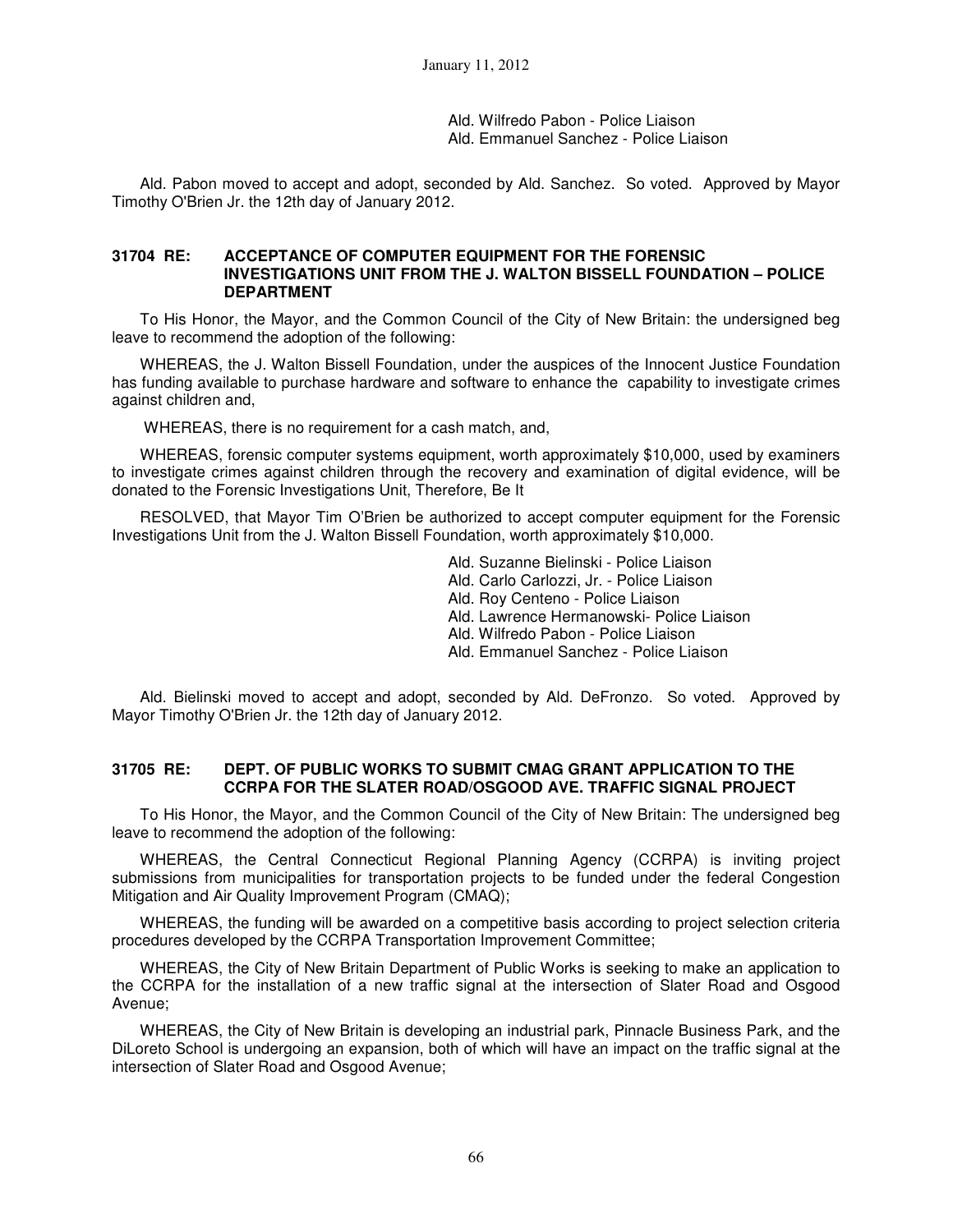WHEREAS, with Federal and Local funds the total project award for the new Traffic Signal installation is estimated at \$225,000;

WHEREAS, the City of New Britain is responsible for providing a 20 percent match for project related costs;

WHEREAS, the federal CMAQ program is responsible for providing an 80 percent match for project related costs;

THEREFORE, BE IT RESOLVED THAT it is in the best interest of the City of New Britain for the Department of Public Works to submit a CMAQ Grant application to the CCRPA for the Slater Road/Osgood Avenue Traffic Signal Project.

BE IT FURTHER RESOLVED that should funding for the Slater Road/Osgood Avenue traffic signal project be approved, the City will provide the 20% match as required by funding guidelines.

> Alderwoman Tonilynn Collins Alderwoman Eva Magnuszewski Alderman Carlo Carlozzi Alderman Wilfredo Pabon Alderman Emmanuel Sanchez

Ald. Carlozzi moved to accept and adopt, seconded by Ald. Collins. So voted. Approved by Mayor Timothy O'Brien Jr. the 12th day of January 2012.

#### **31706 RE: BUDGET TRANSFER – LOCIP - \$20,232.21 PARKS AND RECREATION DEPARTMENT**

To His Honor, the Mayor, and the Common Council of the City of New Britain: the undersigned beg leave to recommend the adoption of the following:

Resolution Purpose: To reduce several LOCIP appropriations of projects that have been completed in order to increase the 2010 LOCIP appropriation for the replacement of the bleachers at Veterans Memorial Stadium which have outlived their useful life.

WHEREAS, Several Parks and Recreation Department LOCIP projects have been completed and these accounts still contain a balance, AND

WHEREAS, The Parks and Recreation Department recently went out to bid through the City's purchasing agent for the replacement of the bleacher backs at Veterans Memorial Stadium on the home side with an alternate price for completing the visitor side, AND

WHEREAS, over the past 30 years in the outdoor elements the bleachers have faded, cracked, bent, and have outlived their useful life, AND

WHEREAS, the bids came in higher than expected and an additional \$20,232.21 is required to cover the replacement of the bleacher backs on both sides of the stadium while also providing for some contingency for any unforeseen issues during the project, AND

WHEREAS, the School District's Athletic Department and Administration have long requested a change to the New Britain High School colors(maroon and gold) as the replacement colors to the existing faded blue color, AND

WHEREAS, the City would be saving money by hiring one contractor to mobilize and complete both sides of the stadium as opposed to leaving the other half of the stadium unfinished, THEREFORE BE IT

RESOLVED, that the Finance Department, in conjunction with the State of Connecticut, perform the following LOCIP transfers: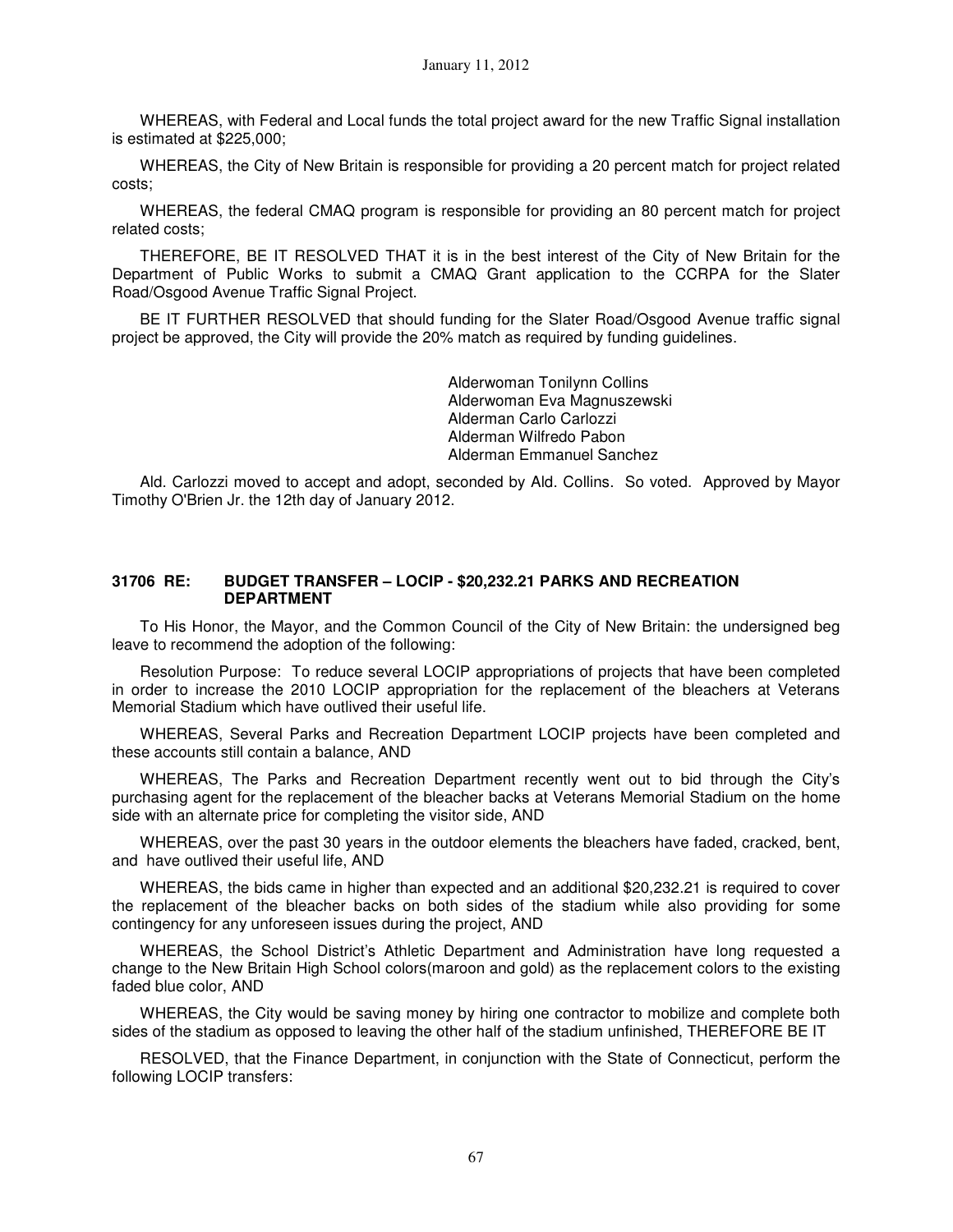| From:            |                                            |                           |
|------------------|--------------------------------------------|---------------------------|
| 2131900107-52011 | Chesley/Osgood Basketball Rehab.           | \$2,927.21                |
| 2131900108-52022 | Martha Hart Basketball rehab.              | \$5,400.00                |
| 2131900110-52037 | Veterans Stadium Re-roof                   | \$9,500.00                |
| 2131900112-52065 | Walnut Hill Tennis Pillar repair<br>Total: | \$2,405.00<br>\$20,232.21 |
| To:              |                                            |                           |
| 2131900110-52034 | Veteran's Stadium Bleachers                | \$20,232.21               |
|                  |                                            |                           |

Alderwoman Eva Magnuszewski Alderman Rha-Sheen Brown Alderwoman Shirley Black Alderman David DeFronzo Alderman Jamie Giantonio Alderman Emmanuel Sanchez

Ald. DeFronzo moved to accept and adopt, seconded by Ald. Magnuszewski. So voted. Approved by Mayor Timothy O'Brien Jr. the 12th day of January 2012.

## **31707 RE: PARKS DEPARTMENT BUDGET AMENDMENT AND BUDGET TRANSFER – WOOD DEBRIS FROM OCT. 24, 2011 STORM ALFRED**

To His Honor, the Mayor, and the Common Council of the City of New Britain: the undersigned beg leave to recommend the adoption of the following:

Whereas, The Parks department is responsible for park maintenance and the maintenance of street trees, and;

WHEREAS, On the weekend of October 29, 2011 Winter Storm Alfred hit Connecticut and caused numerous power outages throughout the City of New Britain. Winter Storm Alfred was responsible for downed trees and branches all throughout the City. The Parks department is in charge of cleaning the wood debris that was left from this massive winter storm. Since the Storm's damage was so widespread, the City is eligible for 75% reimbursement of the total cost for the debris removal by FEMA. The remaining 25% would have to be covered by the City of New Britain.

Whereas, The City has gone out to bid on the wood debris removal for Winter Storm Alfred and has awarded the bid to Morin Logging, Inc of Durham, CT for a total of \$105,115.

WHEREAS, The FY 2011-2012 General Fund Contingency includes monies within its account, THEREFORE, BE IT,

RESOLVED, That monies be transferred within the FY 2011-2012 General Fund budget for this purpose as follows:

| FROM:<br>001625101-5871<br>TO: | Contingency                                     | \$26,279 |
|--------------------------------|-------------------------------------------------|----------|
| 001315009-5331                 | <b>FEMA Storm Cleanup Professional Services</b> | \$26,279 |

AND BE IT FURHTER RESOLVED, That monies be transferred within the FY 2011-2012 General Fund budget for this purpose as follows:

| <b>INCREASE REV:</b> |                                                 |          |
|----------------------|-------------------------------------------------|----------|
| 001624005-4561       | Miscellaneous Revenue                           | \$78.836 |
| INCREASE EXP:        |                                                 |          |
| 001315009-5331       | <b>FEMA Storm Cleanup Professional Services</b> | \$78.836 |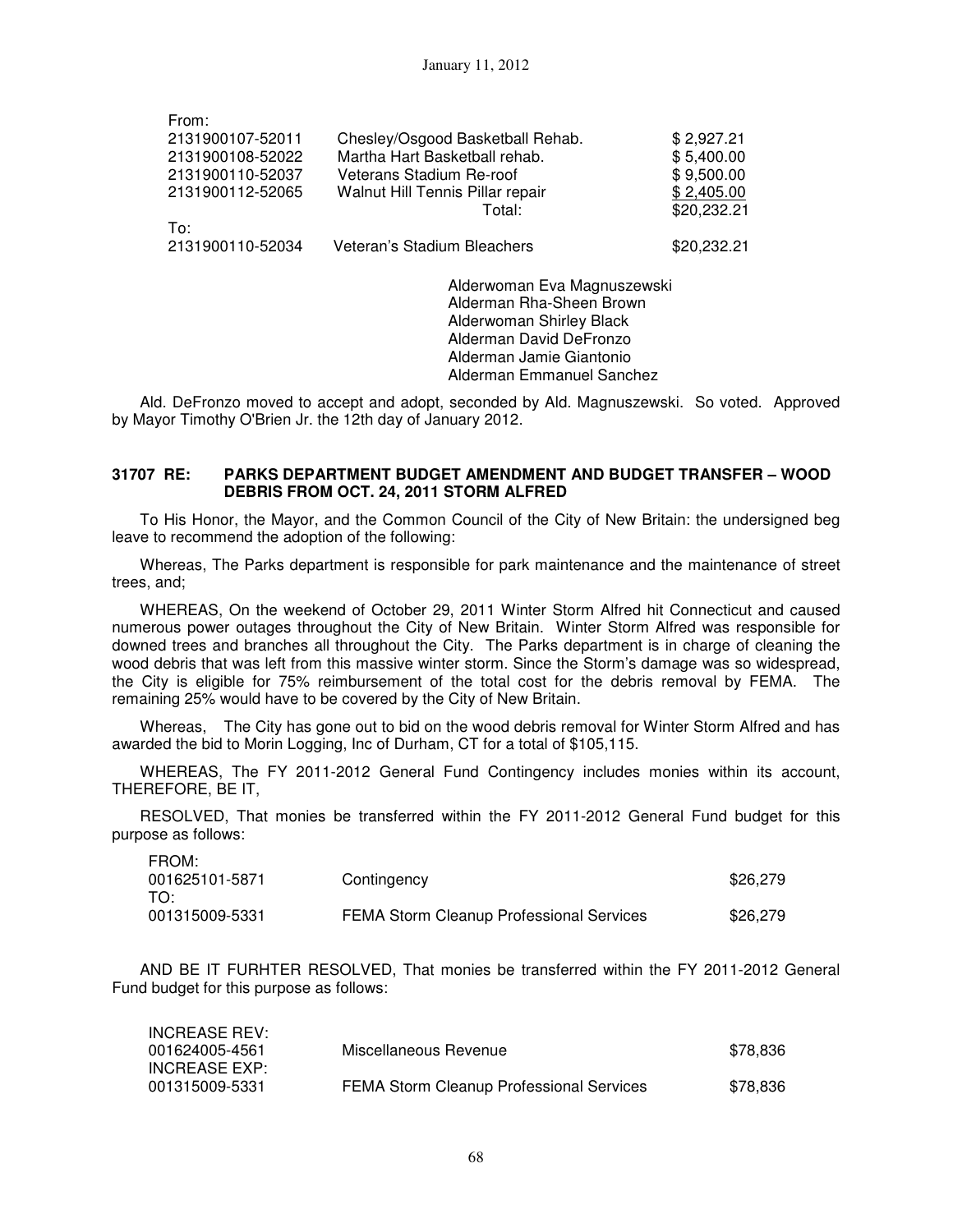Alderwoman Eva Magnuszewski Alderman Rha-Sheen Brown Alderwoman Shirley Black Alderman David DeFronzo Alderman Jamie Giantonio Alderman Emmanuel Sanchez

Ald. Sanchez moved to accept and adopt, seconded by Ald. Collins. So voted. Approved by Mayor Timothy O'Brien Jr. the 12th day of January 2012.

#### **31708 RE: BUDGET TRANSFER - \$24,000 – REGISTRARS OF VOTERS – REDISTRICTING**

To His Honor, the Mayor, and the Common Council of the City of New Britain: the undersigned beg leave to recommend the adoption of the following:

Whereas, The Registrars of Voters office is responsible for handling all the election services that pertain to the citizens of New Britain, and;

WHEREAS, Every ten years after the census has been taken and calculated, Federal and State political boundaries change according to population. Federal and State laws require each municipality to conform to the new boundaries.

Whereas, the process of redistricting is very costly and requires resources from other City departments such as Public Works in order to draft up maps based on the City's population. Once the maps are completed, the Registrar of Voters can start the process of redistricting. Additional expenses associated with redistricting include city-wide mailing to all registered voters as well as the envelopes and printing of letters, printing of new maps, and postage.

WHEREAS, The FY 2011-2012 General Fund Contingency includes monies within its account, THEREFORE, BE IT,

RESOLVED, That monies be transferred within the FY 2011-2012 General Fund budget for this purpose as follows:

| <b>FRUM:</b><br>001625101-5871 | Contingency                               | \$24,000 |
|--------------------------------|-------------------------------------------|----------|
| TO:                            |                                           |          |
| 001101001-5331                 | Common Council – Professional Services    | 6.000    |
| 001104001-5331                 | Voters Democrat - Professional Services   | 9.000    |
| 001104002-5331                 | Voters Republican - Professional Services | 9.000    |
|                                | TOTAL:                                    | \$24,000 |
|                                |                                           |          |

Alderman Larry Hermanowski Alderman Wilfredo Pabon

Ald. Hermanowski moved to accept and adopt, seconded by Ald. Pabon. So voted. Approved by Mayor Timothy O'Brien Jr. the 12th day of January 2012.

#### **31710 RE: PROPOSED AMENDMENT TO SEC. 2-584 (C) OF THE ORDINANCES CHANGING THE NUMBER OF MEMBERS FROM SEVEN TO FIFTEEN ON THE NEW BRITAIN COMMISSION ON THE ARTS**

PROPOSED AMENDMENT ON FILE IN TOWN CLERK'S OFFICE

FROM: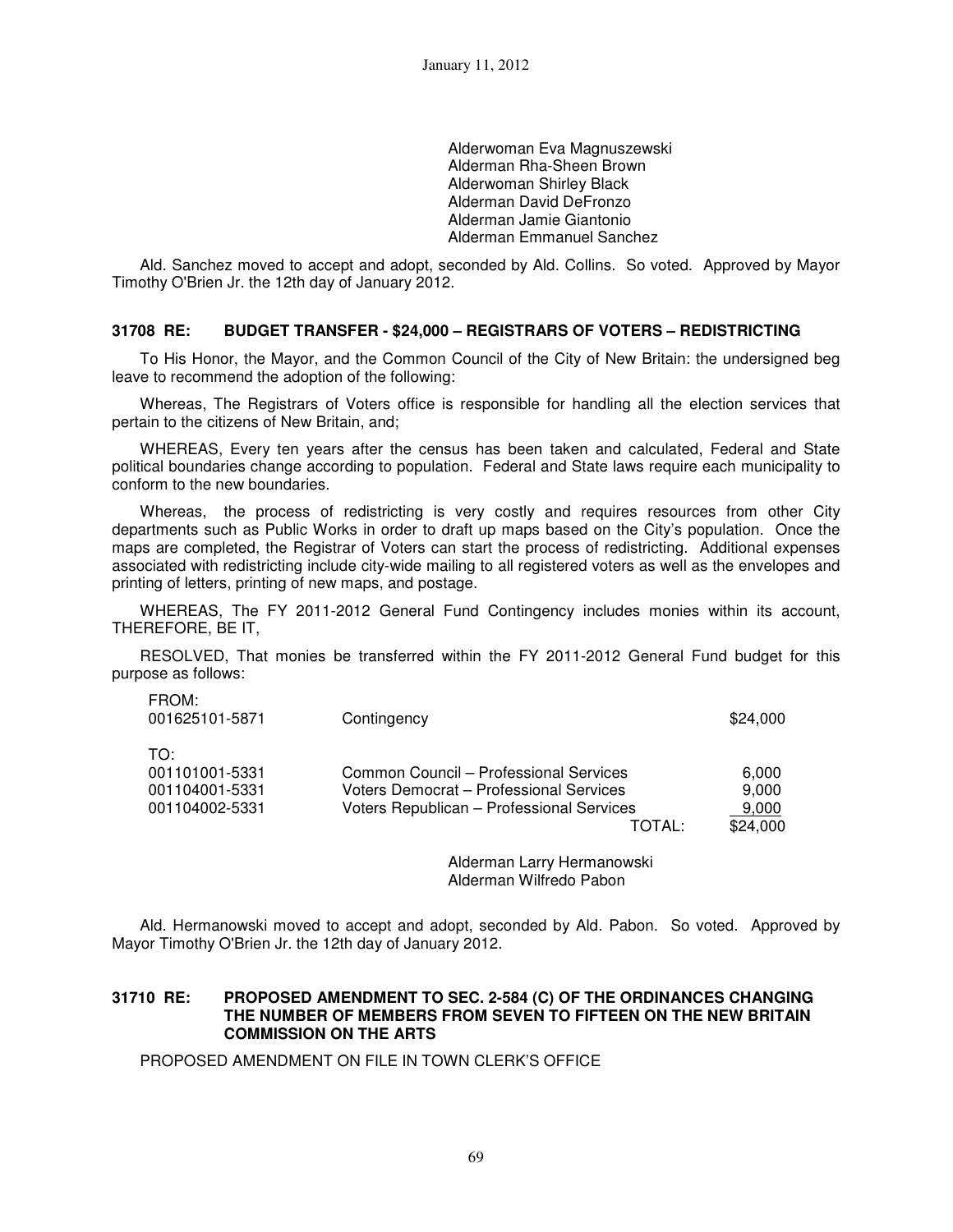Ald. Carlozzi moved to accept and refer to the Committee on Administration, Finance and Law, seconded by Ald. Trueworthy. So voted. Approved by Mayor Timothy O'Brien Jr. the 12th day of January 2012.

## **31711 RE: PROPOSED AMENDMENT TO 2-128 OF THE ORDINANCES ADDING SUBSECTION (F) REGARDING RULES OF PROCEDURE IN MEETINGS**

PROPOSED AMENDMENT ON FILE IN TOWN CLERK'S OFFICE

Ald. Trueworthy moved to accept and refer to the Committee on Administration, Finance and Law, seconded by Ald. Bielinski. So voted. Approved by Mayor Timothy O'Brien Jr. the 12th day of January 2012.

#### **31712 RE: ALD. TRUEWORTHY, HERMANOWSKI, PABON AND GIANTONIO APPOINTED TO THE COMMON COUNCIL REAPPORTIONMENT COMMISSION**

To His Honor, the Mayor, and the Common Council of the City of New Britain: the undersigned beg leave to recommend the adoption of the following:

Resolution Summary: Appointing members of the Common Council Reapportionment Commission of the Common Council.

BE IT ORDAINED BY THE COMMON COUNCIL OF THE CITY OF NEW BRITAIN that the following be appointed as members of the Common Council Reapportionment Commission:

 Alderman Michael Trueworthy Alderman Larry Hermanowski Alderman Wilfredo Pabon Alderman Jamie Giantonio

> Alderman Michael W. Trueworthy, President

 Alderwoman Suzanne Bielinski, Majority Leader

Ald. Trueworthy moved to accept and adopt, seconded by Ald. Bielinski. So voted. Approved by Mayor Timothy O'Brien Jr. the 12th day of January 2012.

Ald. Trueworthy moved the Council enter into Executive Session to discuss Resolution 31699 regarding agreement with Kyle T. Hedstrom, Golf pro at Stanley Golf Course and Resolution 31583-3 regarding Costco development, and that in regard to 31699 they be accompanied by Bill DeMaio, Corporation Counsel, John King, and Mayor O'Brien, and in regard to 31583-3, they be accompanied by Atty. Seth Feigenbaum, and Mayor O'Brien. Motion seconded by Ald. Bielinski. Roll call vote – all members voted in favor. Executive Session began at 8:25 p.m.

The Council voted to return to order at 9:30 p.m. on motion of Ald. Bielinski, seconded by Ald. Trueworthy.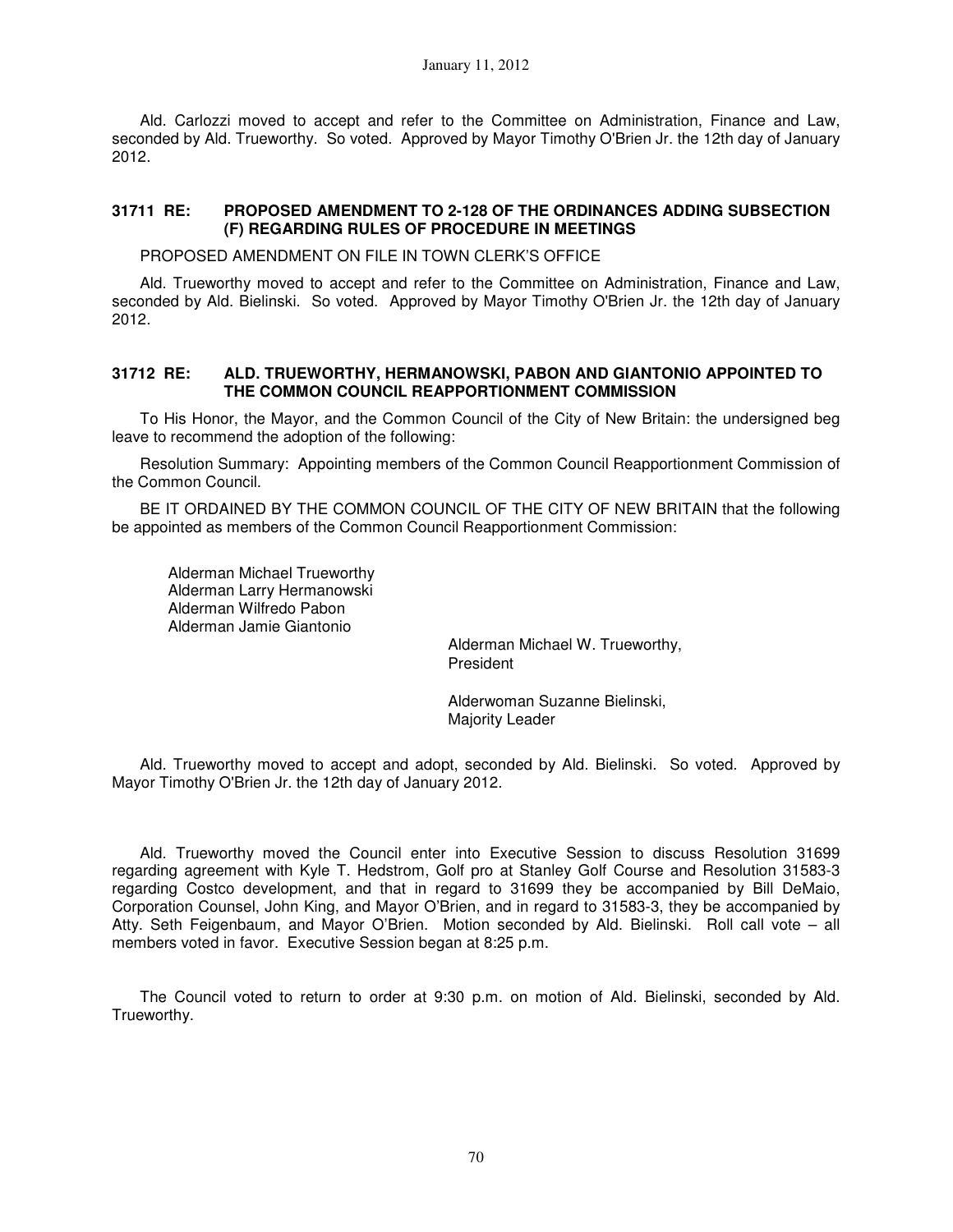## **RESOLUTIONS**

#### **31699 RE: AGREEMENT WITH KYLE T. HEDSTROM, GOLF PROFESSIONAL AT STANLEY GOLF COURSE**

To His Honor, the Mayor, and the Common Council of the City of New Britain: the undersigned beg leave to recommend the adoption of the following:

WHEREAS, Kyle T. Hedstrom is the Golf Professional at Stanley Golf Course pursuant to an agreement with the City of New Britain for the last eight years which expired on December 31, 2011; and

WHEREAS, On January 9, 2012, the Parks and Recreation Commission approved a new Agreement for a term of five (5) years from January 1, 2012, through December 31, 2016; and

WHEREAS, The same terms and conditions of the Agreement will be incorporated into a three (3) year renewal by mutual agreement from January 1, 2017 through December 31, 2019; and

WHEREAS, Mr. Hedstrom shall be paid a professional services fee of \$85,000 for all years of the Agreement; and

WHEREAS, Mr. Hedstrom will also be entitled to fees on a graduated scale based on revenue from golf course play, cart and range fees; and

WHEREAS, Mr. Hedstrom is required to employ two Assistant Golf Professionals; a sufficient number of employees in the Pro Shop for normal league and tournament play; and cart staff to clean, stage, and put away golf carts at his expense to maintain the efficient operation of the golf course; and

WHEREAS, Mr. Hedstrom is responsible for a seven day per week operation through the golfing season (March 1st through December 24th) from 5:00a.m. to 10:00p.m.; and

WHEREAS, Mr. Hedstrom is responsible to administer the driving range twelve months per year, seven days per week, day and evening hours; now, therefore, be it

RESOLVED, That Timothy E. O'Brien, Mayor, be and is hereby authorized to execute on behalf of the City of New Britain the attached agreement with Kyle T. Hedstrom as Golf Professional of Stanley Golf Course for the term January 1, 2012, through December 31, 2016.

> Alderwoman Shirley Black Alderman Rha-Sheen Brown Alderman David DeFronzo Alderman Jamie Giantonio Alderwoman Eva Magnuszewski Alderman Emmanuel Sanchez

Ald. Trueworthy moved to accept and adopt, seconded by Ald. Giantonio. So voted. Approved by Mayor Timothy O'Brien Jr. the 12th day of January 2012.

## **31583-3 RE: RATIFICATION OF PROPERTY PURCHASE AGREEMENT WITH COSTCO WHOLESALE CORPORATION**

To His Honor, the Mayor, and the Common Council of the City of New Britain: the undersigned beg leave to recommend the adoption of the following:

WHEREAS, The Common Council on September 14, 2011 referred Resolution No. 31583-2 to the Common Council and the Committee on Planning, Zoning and Housing regarding the sale of 15.32 acres of land located at 245 Hartford Road (the "Property") to Costco Wholesale Corporation ("Costco") for the sum of not less than four million, one hundred thousand dollars (\$4,100,000.00); and